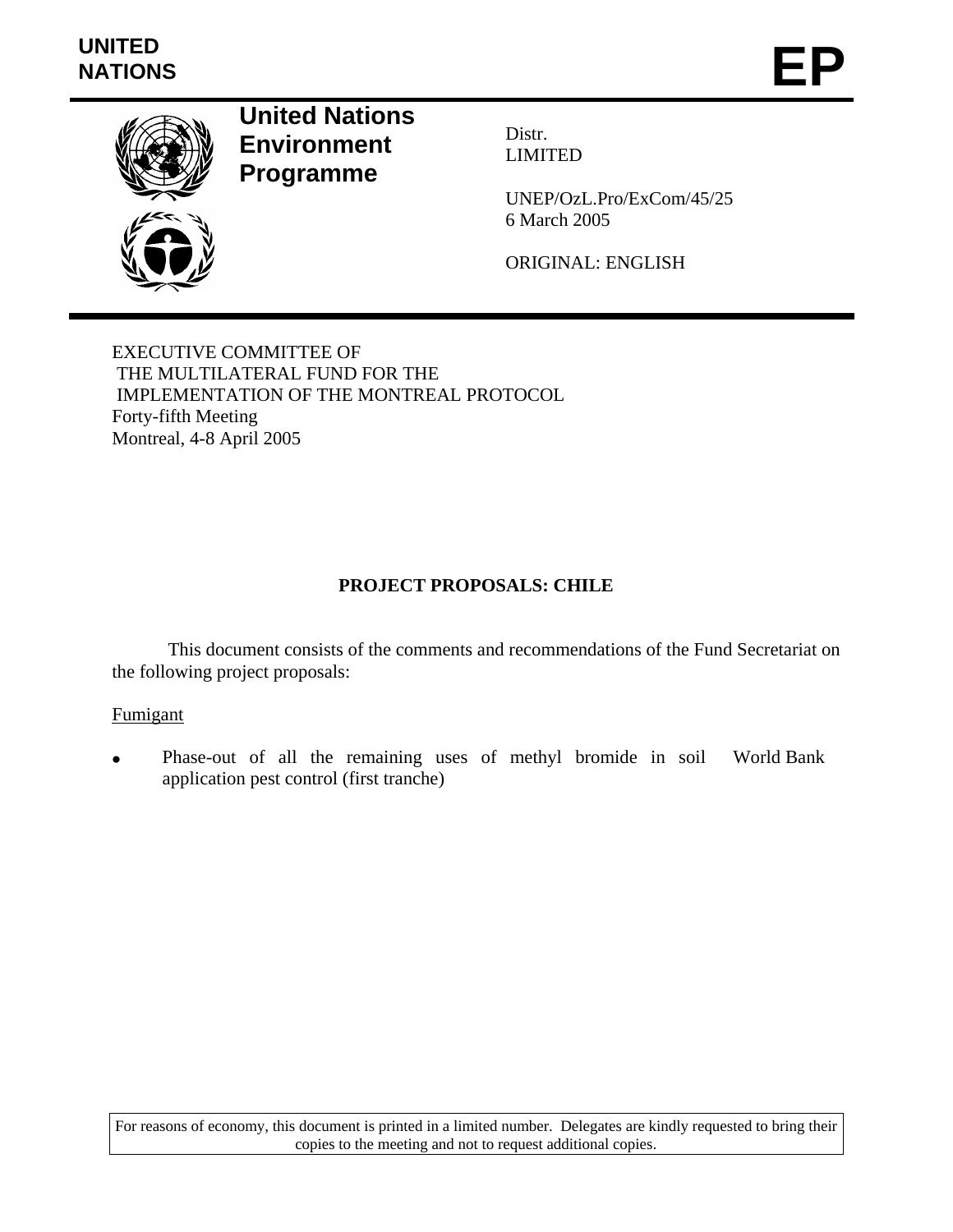#### **PROJECT EVALUATION SHEET – MULTI-YEAR PROJECTS CHILE**

#### **PROJECT TITLE BILATERAL/IMPLEMENTING AGENCY**

Phase-out of all the remaining uses of methyl bromide in soil application pest control (first tranche) World bank

#### **NATIONAL CO-ORDINATING AGENCY:** CONAMA

#### **LATEST REPORTED CONSUMPTION DATA FOR ODS ADDRESSED IN PROJECT A: ARTICLE-7 DATA (ODP tonnes, 2003 as of February 2005)**

Annex E, methyl bromide 274.3

#### **B: COUNTRY PROGRAMME SECTORAL DATA (ODP tonnes, 2003 as of October 2004)**

| ODS | oam | <sup>n</sup><br>Ket. | Aerosol | $\cap \cap \cap$<br>UDS | livents | $\mathbf{r}$<br>agent<br>Process | лапи!                          |
|-----|-----|----------------------|---------|-------------------------|---------|----------------------------------|--------------------------------|
|     |     |                      |         | .<br>Me'<br>hr<br>aide  |         |                                  | $\sim$<br>4<br><u>_</u><br>᠇.、 |

**CFC consumption remaining eligible for funding (ODP tonnes)** n/a

**CURRENT YEAR DRAFT BUSINESS PLAN:** Total funding US \$1,075,000: total phase-out 45 ODP tonnes.

| Project data        |                                              | 2005    | 2006    | 2007     | 2008         | 2009     | 2010     | 2011             | 2012     | 2013     | 2014     | 2015           | Total     |
|---------------------|----------------------------------------------|---------|---------|----------|--------------|----------|----------|------------------|----------|----------|----------|----------------|-----------|
| ODP                 | Annex E Montreal Protocol<br>limits          | 170     | 170     | 170      | 170          | 170      | 170      | 170              | 170      | 170      | 170      | $\Omega$       |           |
| tonnes)             | Annual<br>consumption limit                  | 170     | 125     | 84       | 65           | 50       | 43       | 36               | 31       | $\theta$ | $\Omega$ | $\overline{0}$ |           |
|                     | Annual phase-out<br>from ongoing<br>projects | 21      | 35      | $\Omega$ | $\mathbf{0}$ | $\Omega$ | $\Omega$ | $\boldsymbol{0}$ | $\Omega$ | $\theta$ | $\Omega$ | $\Omega$       |           |
|                     | Annual phase-out<br>newly addressed          | 1.3     | 10      | 41       | 19           | 15       | 7        | $\overline{7}$   | 5        | 31       | $\Omega$ | $\theta$       |           |
|                     | Annual unfunded<br>phase-out                 |         |         |          |              |          |          |                  |          |          |          |                |           |
| to be phased out    | <b>Total ODS</b> consumption                 | 22.3    | 45      | 41       | 19           | 15       | 7        | $\tau$           | 5        | 31       | $\Omega$ | $\Omega$       |           |
|                     | Project costs (US \$):                       |         |         |          |              |          |          |                  |          |          |          |                |           |
|                     | <b>Total project funding</b>                 | 691,703 | 534,533 | 660,920  | 110,000      | 110,000  | 110,000  | 110,000          | 110,000  | 110,000  |          |                | 2,547,156 |
|                     | <b>Support costs (US \$):</b>                |         |         |          |              |          |          |                  |          |          |          |                |           |
|                     | <b>Total support costs</b>                   | 51,878  | 40,090  | 49,569   | 8,250        | 8,250    | 8,250    | 8,250            | 8,250    | 8,250    |          |                | 191,037   |
| Total cost to the   | Multilateral Fund (US \$)                    | 743,581 | 574,623 | 710,489  | 118,250      | 118,250  | 118,250  | 118,250          | 118,250  | 118,250  |          |                | 1,738,193 |
| $(US \frac{S}{kg})$ | Project cost-effectiveness                   |         |         |          |              |          |          |                  |          |          |          |                | 18.69     |

**SECRETARIAT'S RECOMMENDATION For individual consideration**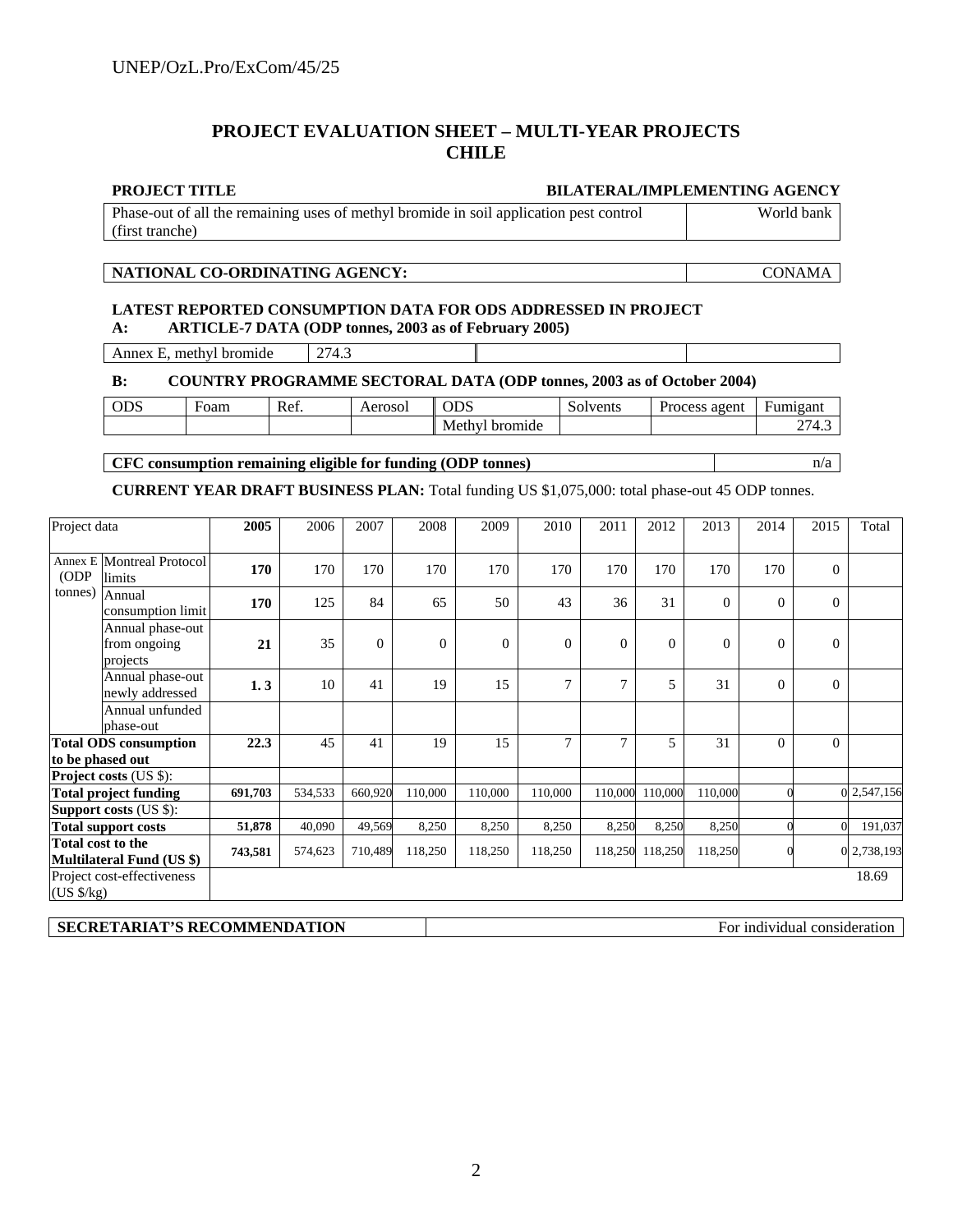#### **PROJECT DESCRIPTION**

#### Background

1. At its 32nd Meeting, the Executive Committee approved a demonstration and phase-out project for MB soil fumigation for fruit-tree production and replant, at a total cost of US \$805,000, under current implementation by UNDP. The project was approved with agreed conditions for the phase-out of 76.2 ODP tonnes of MB which stipulated, *inter alia,* that the maximum allowable levels of MB consumption in Chile would be 198.0 ODP tonnes in 2002; 170.0 ODP tonnes in 2003; and, 121.8 ODP tonnes in 2006.

2. At its 43rd Meeting, the Executive Committee considered a progress report on the implementation of the MB phase-out project submitted by UNDP (UNEP/OzL.Pro/ExCom/43/18). According to preliminary figures included in the report, 2003 consumption in Chile was 61.8 ODP tonnes above the MB compliance baseline (i.e., 212.5 ODP tonnes), and 104.3 ODP tonnes above the maximum allowable consumption of controlled uses of MB for that year (170 ODP tonnes) as stipulated in the agreement between the Government of Chile and the Executive Committee.

3. Subsequently, the Executive Committee, noting the commitment of the Government of Chile to return to compliance and its undertaking to present a plan of action for that purpose to the 44th Meeting, decided to continue with the implementation of the MB phase-out project for fruit-tree production and replant in accordance with the agreement between the Government of Chile and the Executive Committee that was approved at the 32nd Meeting (Decision 43/13).

4. Pursuant to Decision 43/13, on behalf of the Government of Chile, the World Bank submitted to the 44th Meeting the strategy and the action plan that has been developed by the Government of Chile together with a project proposal for the phase-out of all remaining uses of MB in soil applications (UNEP/OzL.Pro/ExCom/44/32).

5. In discussions with the World Bank, the Secretariat pointed out a number of significant issues related to both the strategy and the project proposal that required additional clarification. Based on further discussions, the World Bank advised the Secretariat that it would require more time to address the outstanding issues and, in consultation with the Government of Chile, agreed to withdraw the strategy and action plan together with the project proposal.

6. Subsequently, the Executive Committee requested the World Bank to submit to the 45th Meeting a national plan for complete phase-out of controlled uses of MB in Chile, including the demonstration and phase-out project for MB soil fumigation for fruit tree production and replant currently being implemented by UNDP. It was agreed that the non-submission of the project proposal should not be taken into consideration in assessing performance against the relevant World Bank business plan targets for 2004, and that the project could be submitted as part of the World Bank's 2005 business plan (Decision 44/48).

7. Pursuant to Decision 44/48, the Government of Chile has submitted, for consideration by the Executive Committee at its 45th Meeting, the strategy and plan of action for Chile for returning to compliance with regard to MB consumption, together with a project proposal for the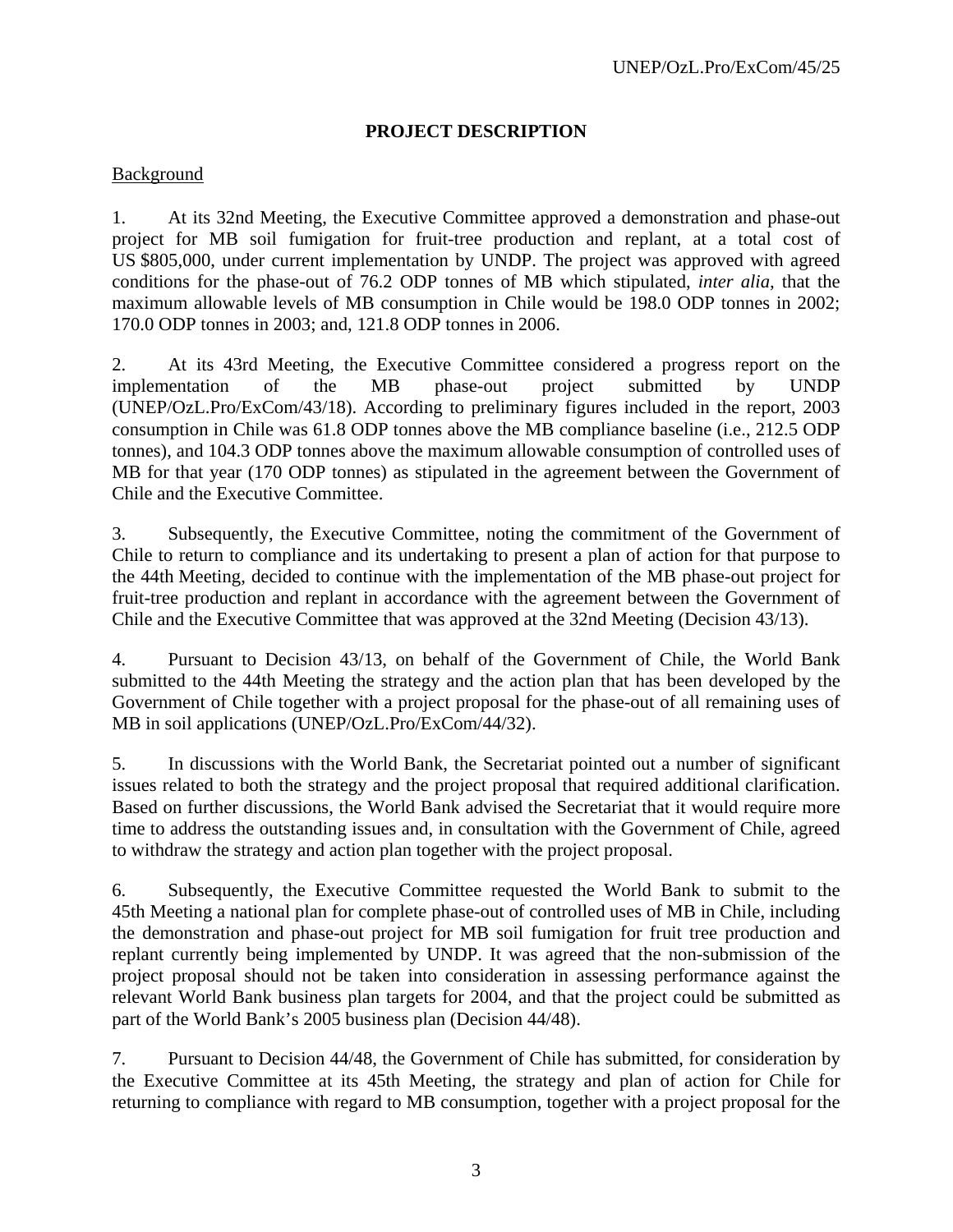phase-out of all remaining uses of methyl bromide (MB) in soil applications. In total, 136 ODP tonnes of MB used as soil fumigant in the production of tomato, pepper and strawberry crops will be phased out.

#### MB consumption

8. In 2003, the amount of MB consumed in Chile was 274.3 ODP tonnes, excluding QPS applications, with the following distribution:

| <b>Application</b>                    | <b>MB</b> consumption (ODP tonnes) |
|---------------------------------------|------------------------------------|
| Tomatoes and peppers in greenhouses   | 80.7                               |
| <b>Strawberries</b>                   | 71.8                               |
| Fruit tree replanting                 | 38.9                               |
| Fruit nursery                         | 17.2                               |
| Industrial tomato seedbed             | 27.4                               |
| Seedbed, other than industrial tomato | 22.4                               |
| Tomatoes in open fields               | 16.0                               |
| Total                                 | 274.3                              |

9. The MB baseline for compliance is 212.5 ODP tonnes, which is 61.8 ODP tonnes below 2003 consumption (274.3 ODP tonnes).

10. MB imports vary substantially from year to year, particularly since a significant amount of imports occur in the last part of each year. MB imports are therefore sometimes recorded for the current year and, at other times, are officially recorded for the following year. In the last few years, MB consumption has increased mainly in the soil fumigation of strawberry, tomato and pepper crops.

#### MB phase-out strategy

11. An expanded Inter-ministerial Committee was established in Chile, with the participation of the National Commission of the Environment (CONAMA) and the Ministries of the Environment and Agriculture, to prepare a sustainable national strategy to phase out MB.

12. The MB phase-out strategy includes specific actions related to information, technology transfer, regulations and investment. Considering that the competitiveness of Chilean agriculture is at stake, the proposed actions must be consistent with market conditions and the opportunities for competitor countries to use MB.

- 13. This strategy is based on the following principles:
	- (a) Environmental protection and compliance with international commitments;
	- (a) Non-binding participation of those affected by regulatory and investment decisions. A public and private sector advisory committee will be constituted to analyze the strategy's mode of operation (final decisions will only be made by relevant Government authorities);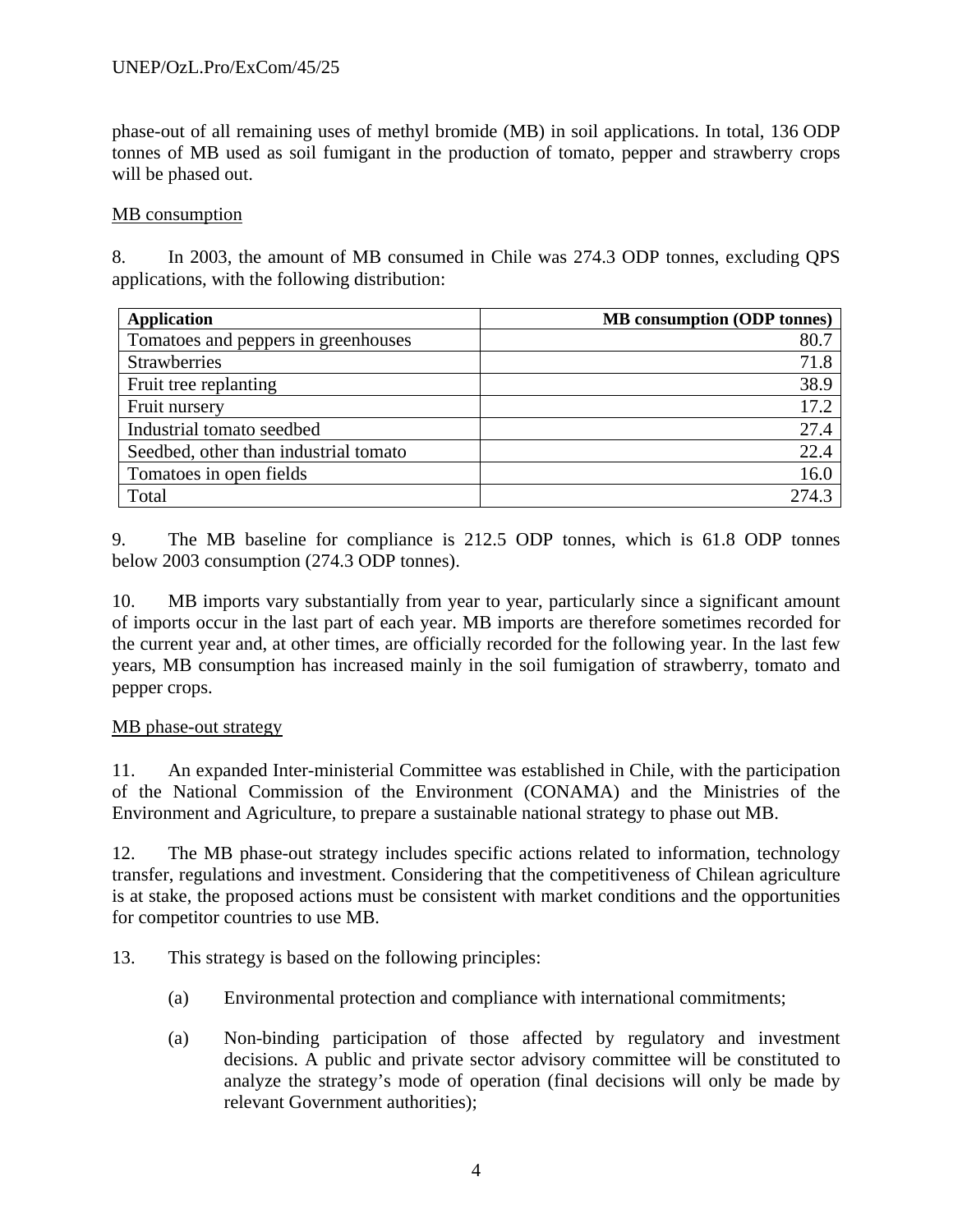- (b) Minimization of distortions in Chile's pesticide and agricultural products market;
- (c) Efficiency and effectiveness of actions by the Government; and,
- (d) Consistency with market signals. This principle is highly important in the current regulatory rationale regarding Chilean agriculture. The fact that Chile's forestry and agricultural sector is principally oriented toward end-users and markets that demand quality and sustainability of processes allows for a cost-effective type of regulation, which is also carried out in line with the interests of the manufacturing sector.

14. The text of the strategy and plan of action to return Chile to compliance is attached to the present document.

15. The Inter-ministerial Committee will be responsible for co-ordinating and implementing the phase-out strategy. Specifically, the Office for Agricultural Policy and Studies of the Ministry of Agriculture will be responsible for implementing the policy. The Agricultural and Livestock Service (the national pesticide authority) within the Ministry of Agriculture will play a strategic role in implementing the project, because of its close relationship with pesticide companies and farmers. The State Agricultural Institute, which already has experience in implementing MB demonstration projects, will also participate in the phase-out plan together with public and private universities and research centres. Furthermore, a Public-Private Partnership Committee comprised of agrochemical importer companies will be established, and coordination with all existing farmer's associations will be maintained.

#### Major project components and costs

16. The project proposal has been designed for the following MB users: industrial tomato seedbeds; nurseries and seedbeds; large farms growing tomatoes in greenhouses and open fields; large strawberry farms; and small greenhouses for production of tomatoes and strawberries which are not currently using large amounts of MB.

- 17. The following activities are proposed to be implemented:
	- (a) Information management system: to develop an information system to monitor the results of the phase-out process by collecting reliable information on MB importation, consumption, stocks and use. This will include the development of relevant software, an on-line system and the required hardware;
	- (b) Industrial tomato seedbeds: to co-ordinate work with industrial tomato seedbed companies to introduce, on a voluntarily basis, best agricultural practice agreements. This will include technical and economic analysis of available alternatives to MB;
	- (c) Nurseries and seedbeds: to review the current norms enforced by the Government of Chile to control the quality of reproductive material sold by nurseries and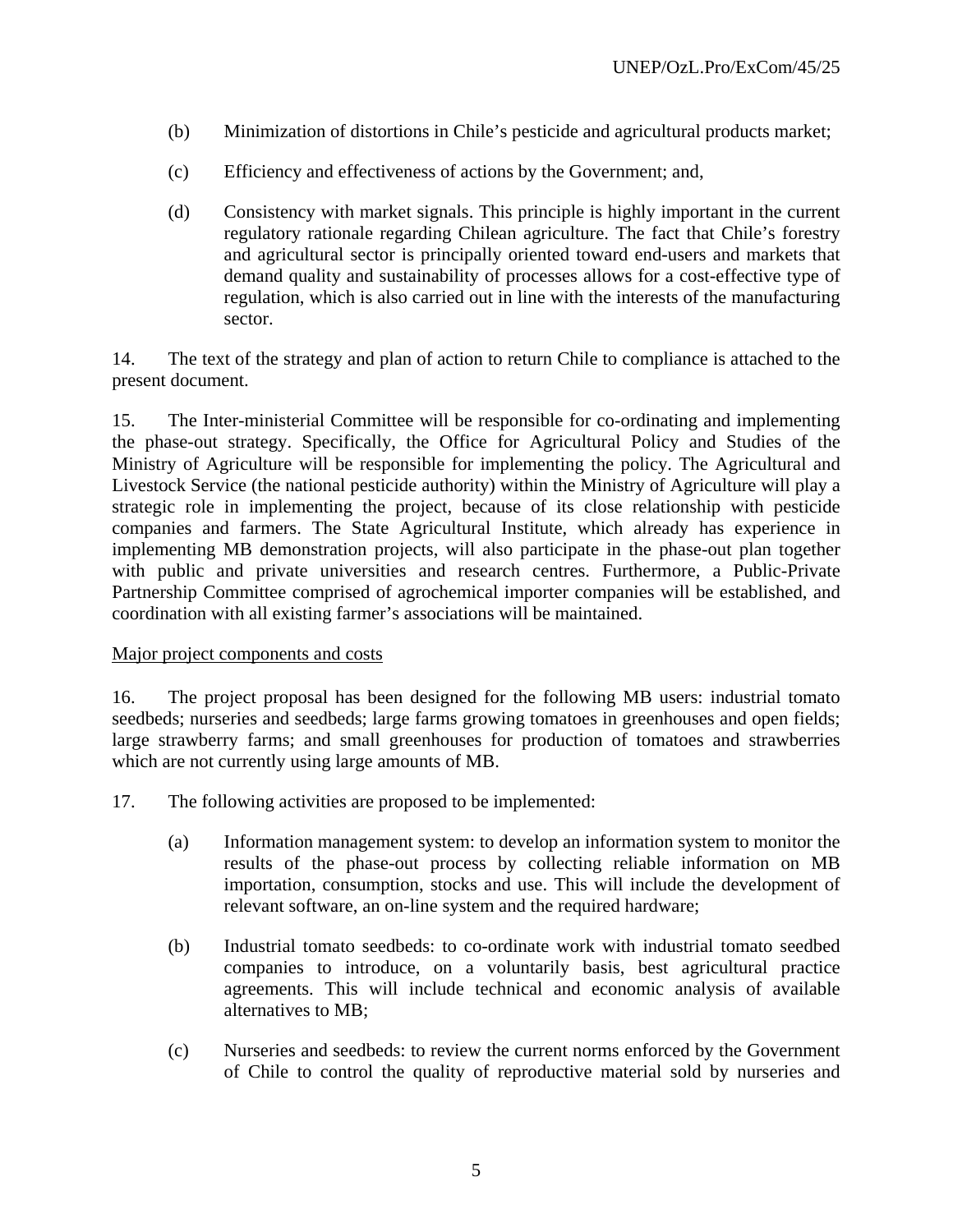eliminate the strong incentive to use MB (nurseries and seedbeds will be encouraged to shift to the vaporization method);

- (d) Large farms growing tomatoes in greenhouses and open fields: to enhance MB use efficiency through: the use of impermeable plastics during soil fumigation; proper labeling of MB containers to reduce application rates (labels authorized by the Government constitute regulations that must be complied with by farmers and service providers); and the promotion of alternative chemicals, mainly metam sodium;
- (e) Large strawberry farms: to implement a demonstration programme on alternatives to MB in this sub-sector during a two-year period, including technology transfer and training and extension programmes. The main stakeholders will select the most suitable alternative technologies and adapt them to local conditions in Chile; and
- (f) Small greenhouses for production of tomatoes and strawberries: to promote biological control practices, crop rotation and integrated pest management systems.

18. The project duration is 10 years and has the following three main components that will be implemented simultaneously:

- (a) Procurement and distribution of equipment and materials to farmers in all geographic regions of Chile;
- (b) Technical assistance, technology transfer and training and extension programmes; and
- (c) Policy package and enforcement programme. A policy package will be developed and implemented with major stakeholders to ensure the long-term sustainability of MB phase-out.

19. The total cost of the project is US \$4,179,074. Of this amount, the Government of Chile is requesting US \$2,547,156 from the Multilateral Fund.

#### 2005 work programme

- 20. The following activities are proposed to be implemented in 2005:
	- (a) Procurement of equipment and farm material for the replacement of MB to be distributed among farmers in each region of the country;
	- (b) Technical assistance, technology transfer and training programme. The project will implement studies and specific training programmes for extension workers, followed by training of farmers. The demonstration phase for the strawberry sector will commence immediately after the project has been approved by the Executive Committee;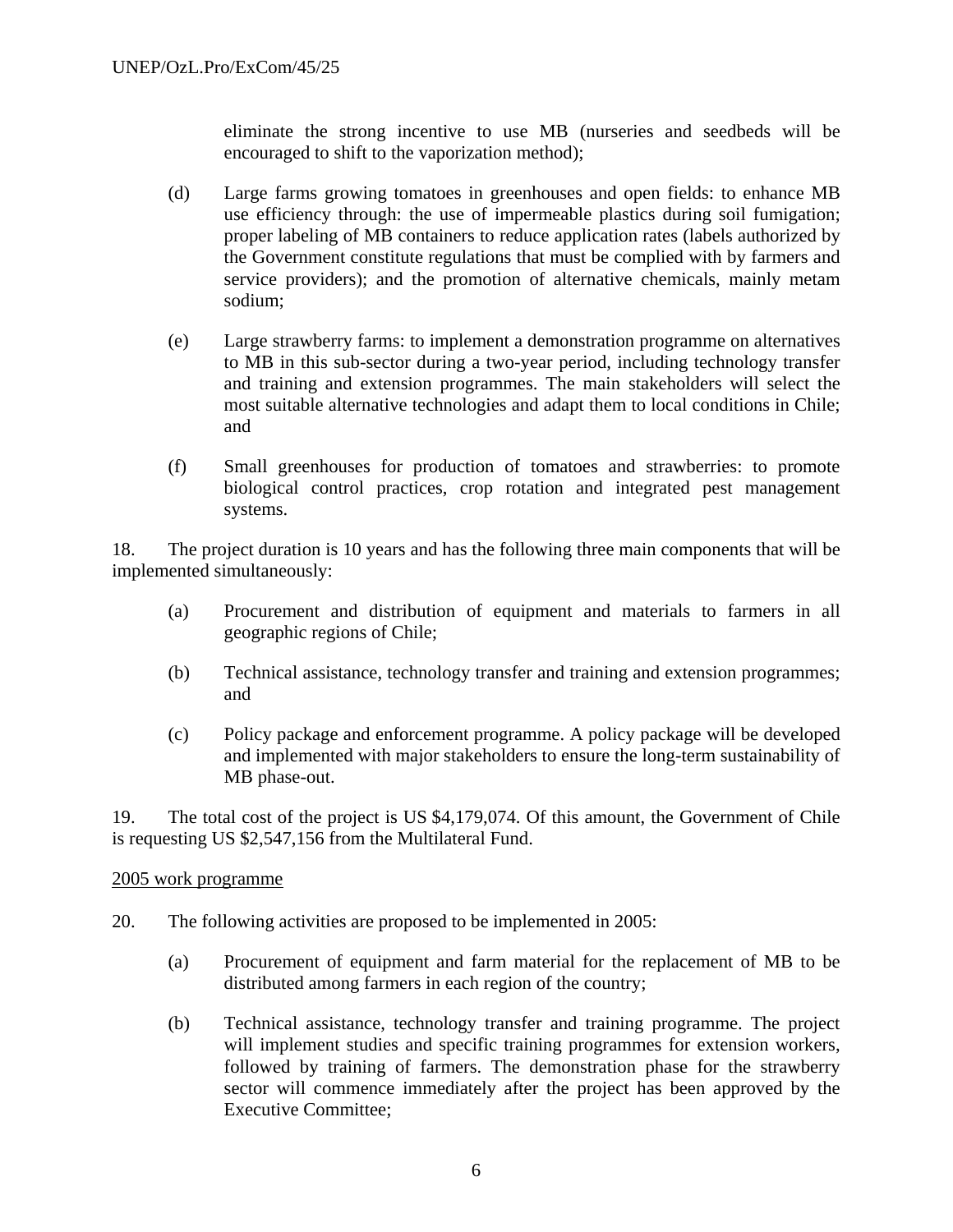(c) Policy package and enforcement programme. A package of policy measures will be developed and implemented with stakeholders to ensure that MB will be phased out and that it will not be re-introduced later. This project component is critical to help finance implementation costs of the information systems and costs of the enforcement programme.

21. The Government of Chile is requesting US \$691,703 plus support costs of US \$51,878 for the World Bank for the implementation of the 2005 work programme.

### **SECRETARIAT'S COMMENTS AND RECOMMENDATION**

#### **COMMENTS**

22. The Secretariat noted all the efforts undertaken by interested parties for finalizing the MB phase-out strategy and re-submitting a revised project proposal, in particular those of the Government of Chile, national stakeholders, UNDP and the World Bank (the latter coordinating this work).

#### Issue related to non-compliance with the Montreal Protocol by Chile

23. At its 16th Meeting, the Parties to the Montreal Protocol noted that Chile was in non-compliance with its obligations under Articles 2C, 2E and 2H of the Montreal Protocol. The Parties requested Chile, as a matter of urgency, to submit a plan of action with time-specific benchmarks to ensure a prompt return to compliance (Decision XVI/22).

24. In this regard, the Secretariat sought advice from the World Bank on whether the plan of action for the complete phase-out of controlled uses of MB prepared by the Government of Chile with the assistance from the World Bank and UNDP had already been submitted to the Implementation Committee through the Ozone Secretariat. Subsequently, on 3 March 2005 the Secretariat received a copy of the message that the Government of Chile had sent to the Executive Secretary of the Ozone Secretariat indicating the submission of the MB phase-out strategy that it had developed.

#### MB consumption for phase-out

25. It is reported in the project proposal that, of the total current MB consumption in Chile (274.3 ODP tonnes), 82 ODP tonnes of will be phased out by the Government of Chile without assistance from the Multilateral Fund. In this regard, the Secretariat sought an explanation on whether or not UNDP and/or the World Bank would provide technical assistance in addition to the assistance included in their respective investment projects, to the Government of Chile for phasing out these 82 ODP tonnes of MB.

26. Subsequently, the World Bank informed the Secretariat that to support the Government of Chile in addressing its unfunded 82 ODP tonnes of MB the Bank could, as appropriate, involve UNEP CAP and identify together with UNDP both the technical information and possible other sources of additional assistance needed. Furthermore, these 82 ODP tonnes of MB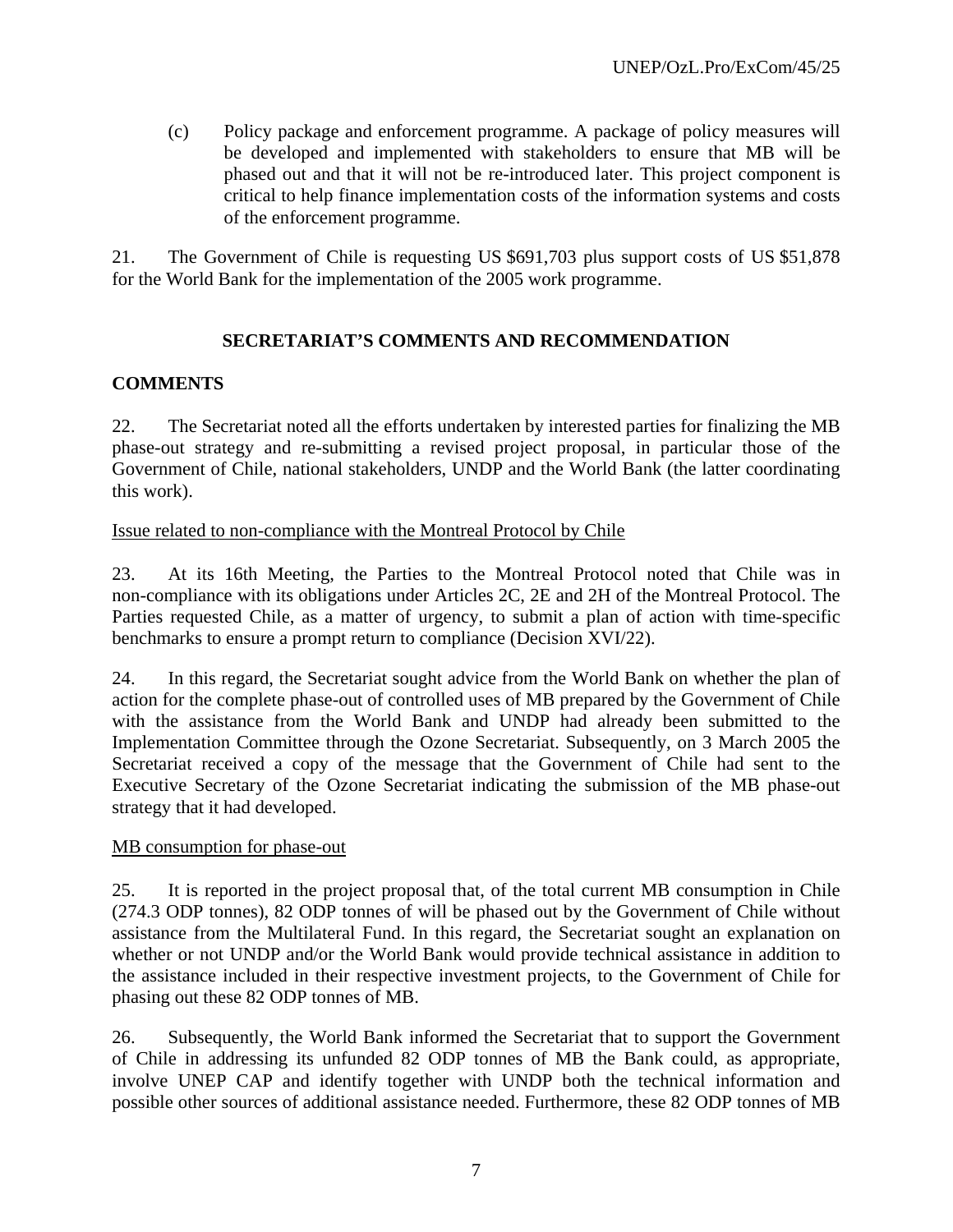have been incorporated into the agreement between the Government of Chile and the Executive Committee.

#### Level of funding

27. The World Bank submitted to the 37th Meeting of the Executive Committee a project proposal to phase out 121.8 ODP tonnes of MB in tomato and pepper crops in Chile. When the project came up for discussion by the Executive Committee, all policy and technical issues had been fully addressed, and the level of funding (US \$1,776,300) had been agreed between the Secretariat and the World Bank. However, the Executive Committee decided not to approve the project proposal because Chile already had an approved investment project at the time that would allow the country to achieve the 20 per cent reduction in MB consumption in 2005 (Decision 37/48). The new project proposal submitted by the World Bank to the 45th Meeting does take into account the agreement reached between the Secretariat and the World Bank at the 37th Meeting regarding the funding level.

#### Issues raised by the technical reviewer

28. During the review of the project, the Secretariat considered in detail the comments raised by the project's technical reviewer. The following issues were further discussed between the Secretariat and the World Bank:

(a) The project plans to adopt impermeable sheets and put resources/effort into reducing MB doses in tomato and pepper crops. The demonstration project identified alternatives for greenhouse tomatoes, so it should be feasible to adopt alternatives avoiding the cost of making MB reductions first. Therefore, the only technical justification for putting resources into reducing MB doses would be as a very short-term measure to achieve an immediate reduction in national consumption in order to achieve compliance urgently.

The World Bank indicated that the Government of Chile and the Bank had agreed on the use of impermeable sheets for only a very short period to assist Chile to return to compliance as soon as possible. It will be done by changing the product's labelling to match MB doses and concentration.

(b) Alternatives selected for the strawberry sector are not identified in the project proposal, although the budget indicates metam sodium. The US \$420,000 proposed for demonstration in the strawberry sector is very high taking into consideration that effective MB alternatives for soil fumigation in strawberry crops have been identified and are well known.

The World Bank indicated that, since the strawberry sector had not been included in the previous demonstration and phase-out projects implemented in Chile, a demonstration phase for the strawberry sector would be needed and, therefore, it has been included as a project component. The combination of 1,3-D and chloropicrin that has been shown to be an effective alternative for strawberry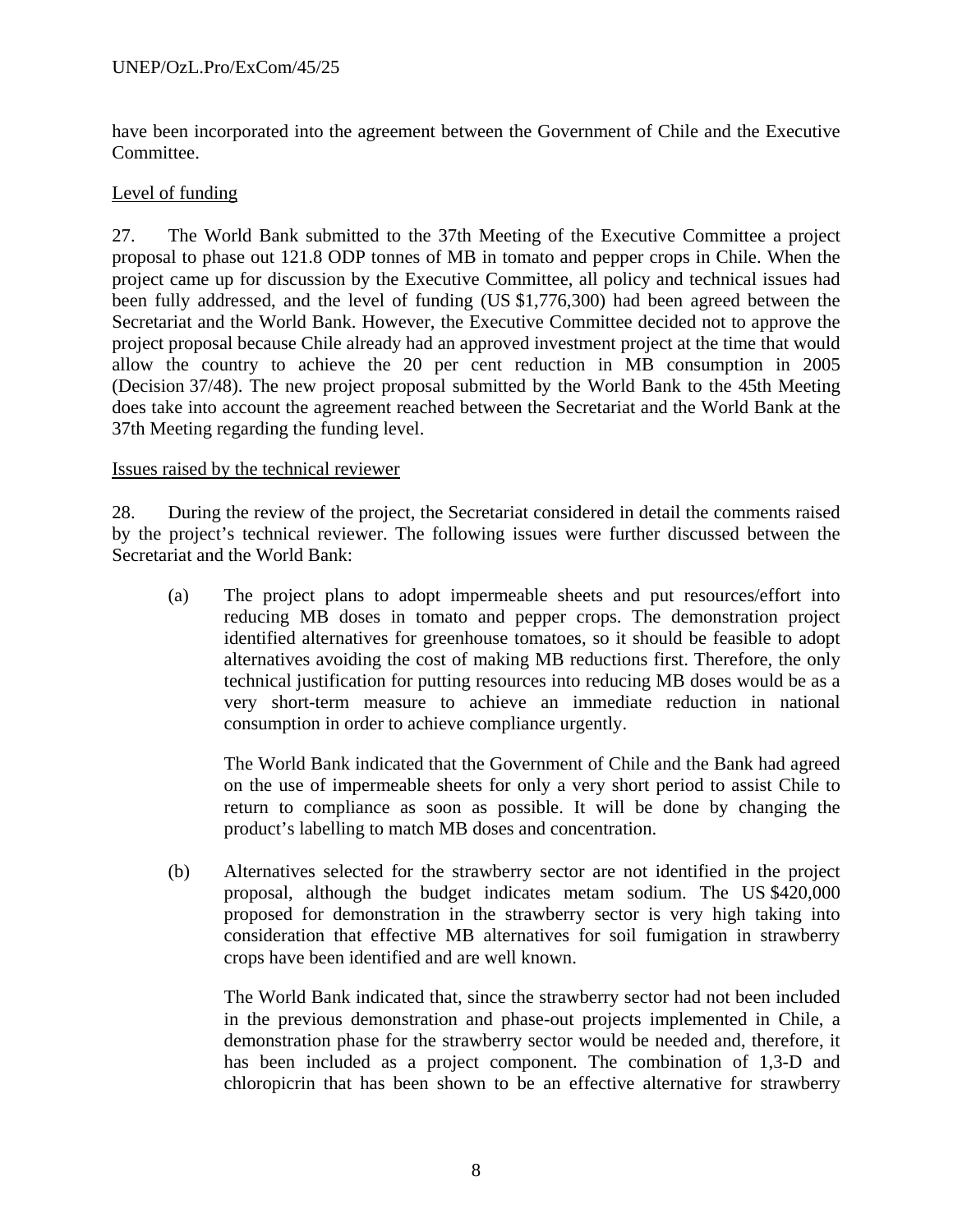production in many parts of the world, and is being adopted in major strawberry producing regions, has already been registered in Chile for soil fumigation.

(c) The project proposes to put a large amount of resources into information management, primarily to monitor MB imports and use, regulatory changes, management and enforcement. The proposed costs for these activities are very high compared to similar requests in other countries. Although the counterpart funding by the Government of Chile is over 40 per cent of the total cost, and the Government would have flexibility in organizing and implementing the project's components which it deems more important to meet the phase-out of MB, it would be more sustainable if the vast majority of project resources were put into training programmes, and procurement and installation of alternative equipment and farm materials at fumigation companies, farms and greenhouses.

The World Bank indicated that past experience in Chile has proven that a more comprehensive and strategic approach would be needed to bring the country back to compliance and ensure sustainable and permanent reductions in MB use. Most developed countries have a similar information management system as the one proposed by the Government of Chile. However, considering the flexibility in the use of the funds to meet the targets under the project, the Government of Chile may consider shifting resources to additional training programmes as project implementation progresses.

(d) The proposed project duration is 10 years. There is no technical need for the project to have such a long duration. The alternatives for these crops are well-known and have been adopted already in a number of other countries. The Secretariat also noted that by 2007, about 75 per cent of the total funding would be disbursed and only 38 per cent of the total consumption would be phased out. Also, between 2008 and 2013, 62 per cent of the MB consumption would be phased out with the 25 per cent of the remaining funding. Furthermore, between 2008 and 2013, while the phase-out of MB to be achieved varies from 4 per cent to 23 per cent in the last year, the funding tranches in the project are set at US \$110,000.

With regard to project duration, the World Bank indicated that it has been instrumental in co-ordinating local dialogue between the national agrarian agencies, stakeholders and CONAMA, and the final agreed phase-out schedule (8 years) has been included in the agreement. The most challenging actions would take place during the first years of project implementation. A higher level of funding would be necessary during the 2005-2007 period in order to implement the demonstration phase in the strawberry sub-sector, set up the policy and information management system, and procure all the equipment and farm material required for the replacement of MB with alternative technologies. However, tranches would only be approved by the Executive Committee if the annual consumption targets are effectively achieved. Also, the requested funds for 2008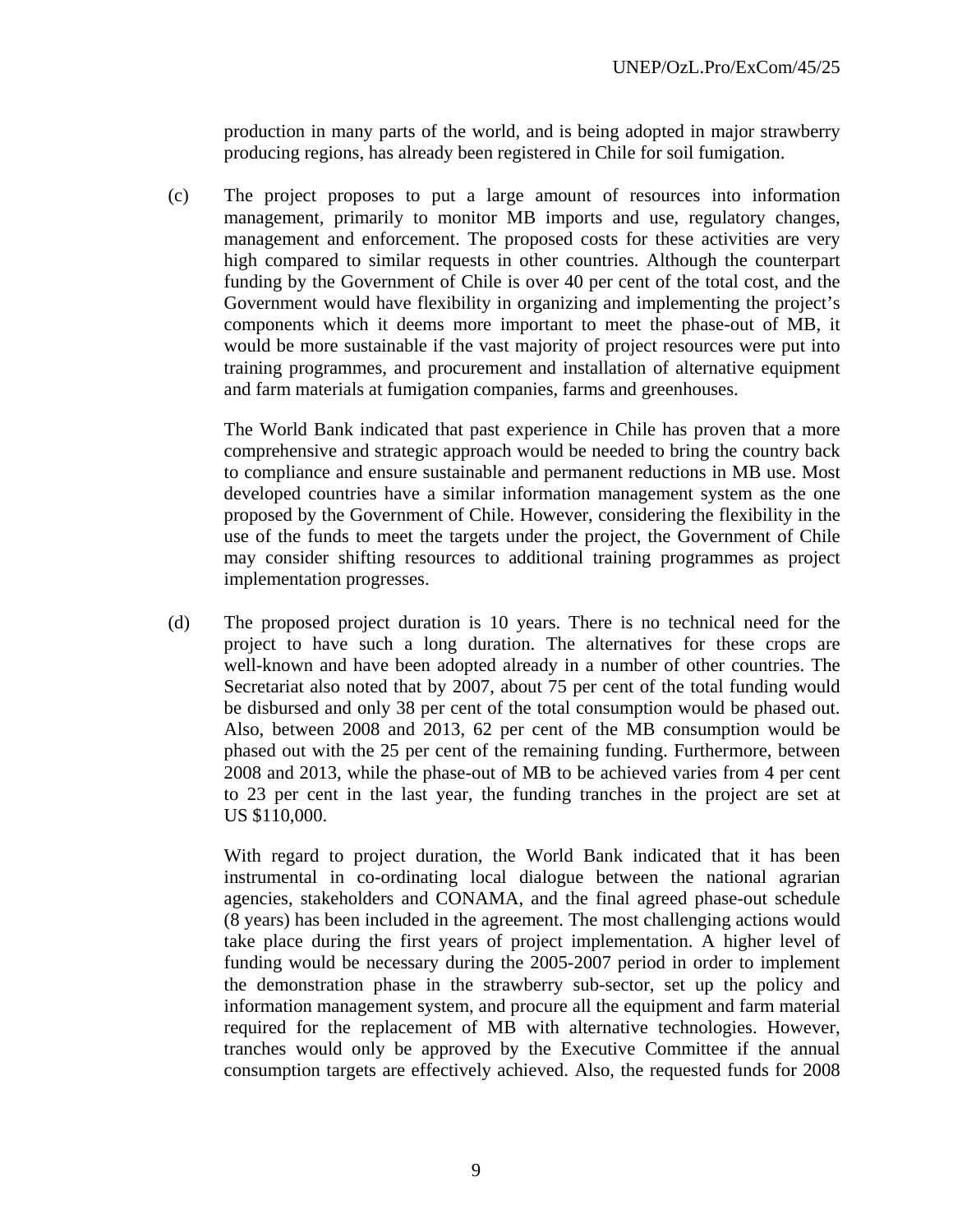through to 2011 are less percentage-wise than the committed percentage of tonnes to be phased out in that period.

#### Agreement

29. The revised draft agreement between the Government of Chile and the Executive Committee for the phase-out of MB is presented in Annex I to the present document.

#### **RECOMMENDATIONS**

30. The Executive Committee may wish to consider, without prejudice to the operation of the Montreal Protocol's mechanisms dealing with non-compliance issues, whether to:

- (a) Take note of the strategy and plan of action for Chile for returning to compliance submitted by the Government of Chile;
- (b) Approve in principle the project for the phase-out of all remaining uses of methyl bromide in soil applications at a total level of funding of US \$2,547,156 plus agency support costs of US \$191,037 for the World Bank;
- (c) Also to approve the revised Agreement between the Government of Chile and the Executive Committee for the phase-out of MB used in soil fumigation in Chile contained in Annex I to the present document; and
- (d) Further to approve US \$691,703 plus support costs of US \$51,878 for the World Bank for the implementation of the 2005 work programme for the phase-out of all remaining uses of methyl bromide in soil applications in Chile.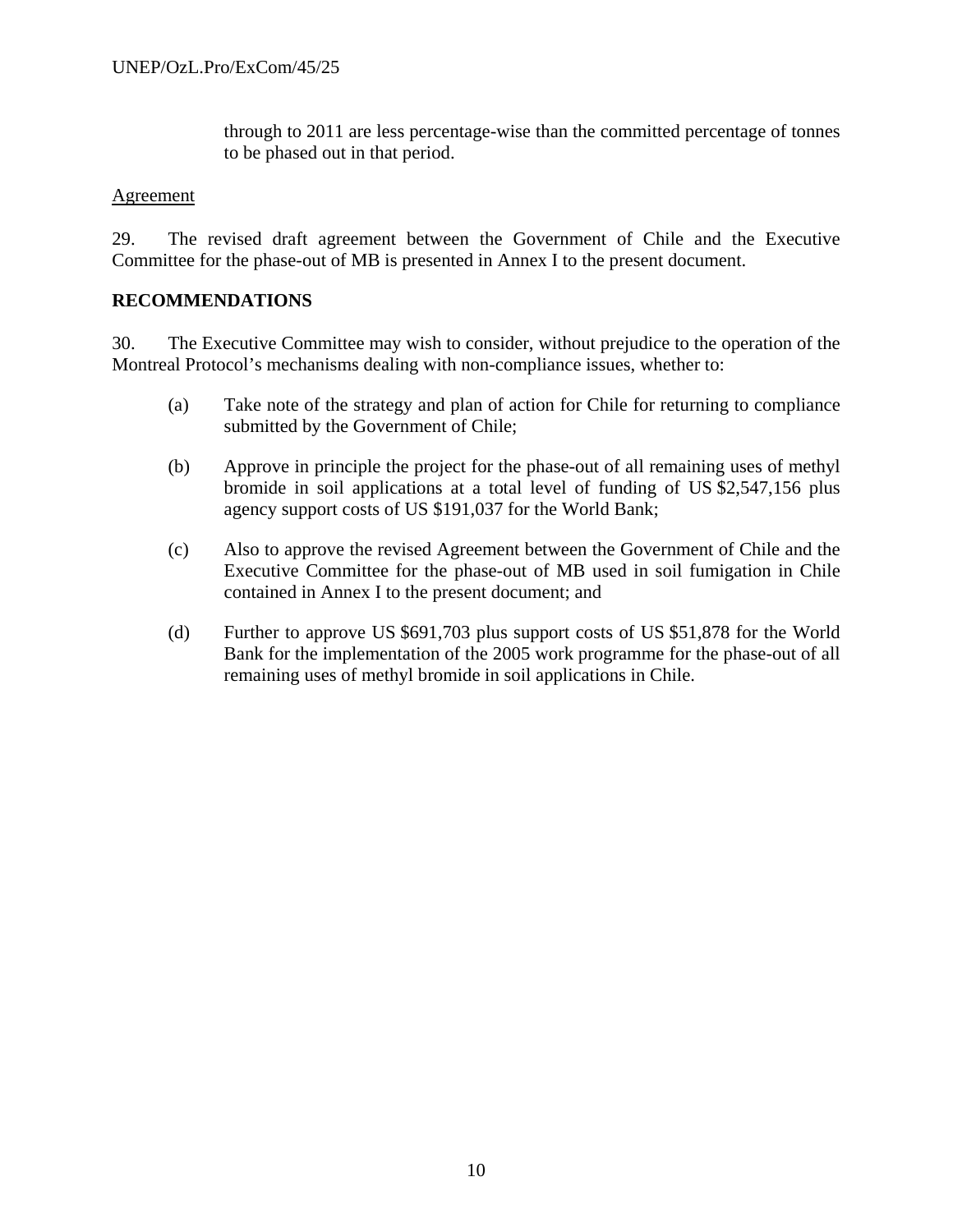#### **Annex I**

#### **DRAFT AGREEMENT BETWEEN THE MULTILATERAL FUND EXECUTIVE COMMITTEE AND CHILE**

#### 1. The Executive Committee:

- (a) At its 32nd Meeting, approved US \$805,000 as the total funds that will be available to Chile to achieve the complete phase-out of methyl bromide (MB) used in the fruit replanting and nurseries sectors (76.2 ODP tonnes);
- (b) At its 45th Meeting, approved in principle an additional US \$2,547,156 as the total funds available to Chile to achieve the complete phase-out of MB used in the remaining soil fumigation sectors, excluding quarantine and pre-shipment applications (additional 136.3 ODP tonnes).

2. As reported to the Ozone Secretariat, and consistent with information in the project document presented to the Executive Committee, the MB baseline for compliance for Chile is 212.5 ODP tonnes, and the MB consumption in 2003 was 274.3 ODP tonnes, excluding about 68.6 ODP tonnes which Chile states that it uses for quarantine and pre-shipment applications. Accordingly, Chile must reduce its consumption of MB to 212.5 ODP tonnes to achieve compliance with the Montreal Protocol's 2002 freeze obligation, and to 170 ODP tonnes to achieve compliance with the Protocol's 20 per cent reduction in 2005.

3. Reductions resulting from the implementation of this project, together with reductions agreed in the approved project in the tree replant and tree nursery sectors (32nd Meeting of the Executive Committee), will ensure that Chile will meet the reduction schedule listed below. In this regard, Chile commits, through the implementation of these projects, to reduce total national consumption of controlled uses of MB to no more than the following levels of consumption in the years listed below:

|              | Amount of MB to be phased out (ODP tonnes) |                                                             |                            |                                             |                                                                 |
|--------------|--------------------------------------------|-------------------------------------------------------------|----------------------------|---------------------------------------------|-----------------------------------------------------------------|
| Year         | Fruit<br>replanting and<br>nurseries       | Tomato,<br>strawberry,<br>peppers,<br>nurseries,<br>seedbed | <b>Total phased</b><br>out | <b>Phased out</b><br>without MLF<br>funding | <b>Maximum MB</b><br>consumption<br>excluding QPS<br>(ODP tons) |
| Freeze level |                                            |                                                             |                            |                                             | 212.5                                                           |
| 2003         |                                            |                                                             |                            |                                             | 274.3                                                           |
| MB already   |                                            |                                                             |                            |                                             |                                                                 |
| phased out   | 20.2                                       |                                                             | 20.2                       |                                             |                                                                 |
| 2005         | 21.0                                       | 1.3                                                         | 22.3                       | 82.0                                        | 170.0                                                           |
| 2006         | 35.0                                       | 10.0                                                        | 45.0                       |                                             | 125.0                                                           |
| 2007         |                                            | 41.0                                                        | 41.0                       |                                             | 84.0                                                            |
| 2008         |                                            | 19.0                                                        | 19.0                       |                                             | 65.0                                                            |
| 2009         |                                            | 15.0                                                        | 15.0                       |                                             | 50.0                                                            |
| 2010         |                                            | 7.0                                                         | 7.0                        |                                             | 43.0                                                            |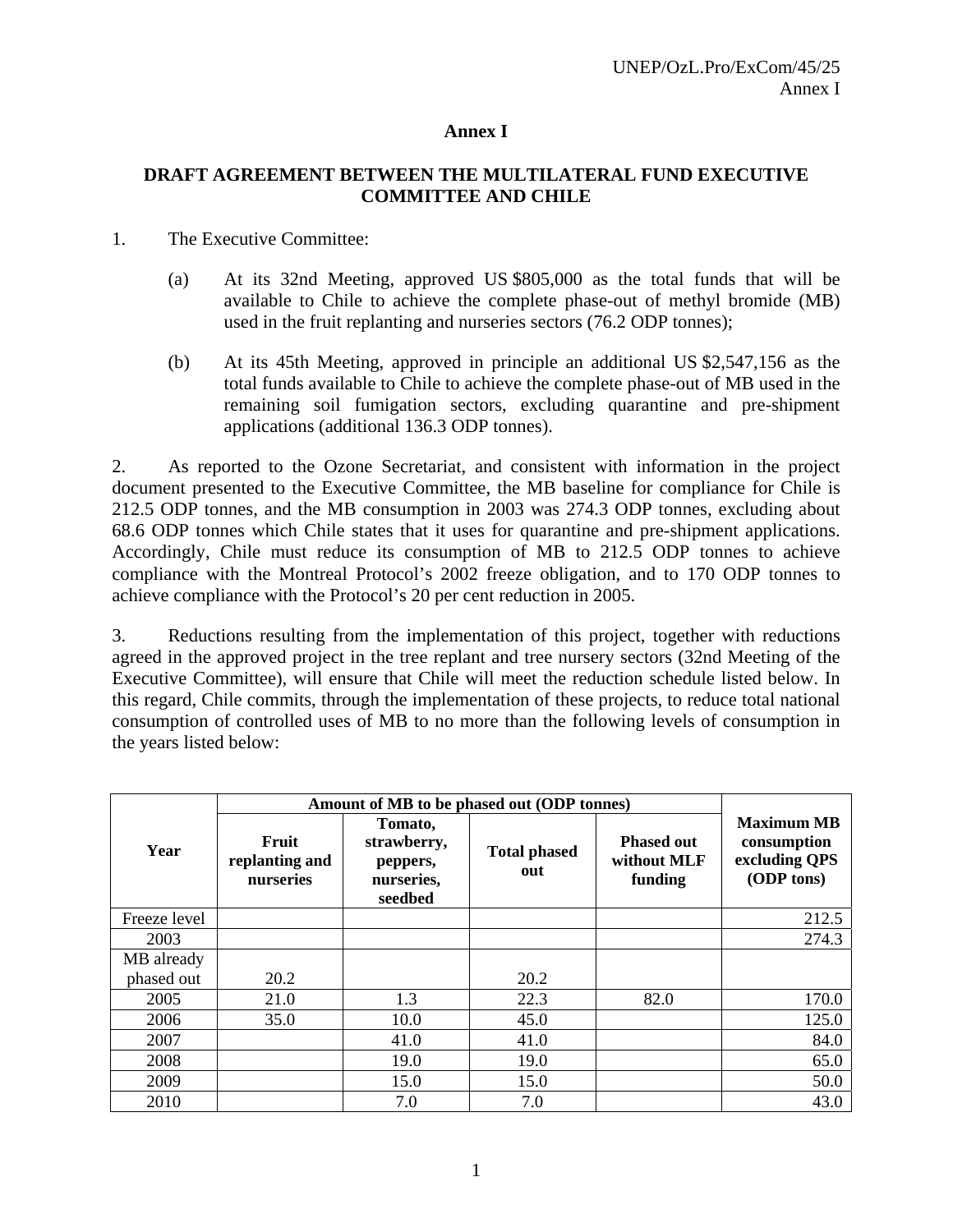|                                              |      | Amount of MB to be phased out (ODP tonnes)                  |                            |                                             |                                                                 |  |
|----------------------------------------------|------|-------------------------------------------------------------|----------------------------|---------------------------------------------|-----------------------------------------------------------------|--|
| Fruit<br>Year<br>replanting and<br>nurseries |      | Tomato,<br>strawberry,<br>peppers,<br>nurseries,<br>seedbed | <b>Total phased</b><br>out | <b>Phased out</b><br>without MLF<br>funding | <b>Maximum MB</b><br>consumption<br>excluding QPS<br>(ODP tons) |  |
| 2011                                         |      | 7.0                                                         | 7.0                        |                                             | 36.0                                                            |  |
| 2012                                         |      | 5.0                                                         | 5.0                        |                                             | 31.0                                                            |  |
| 2013                                         |      | 31.0                                                        | 31.0                       |                                             |                                                                 |  |
| <b>Total</b>                                 | 76.2 | 136.3                                                       | 212.5                      | 82.0                                        |                                                                 |  |

4. The projects will phase out all soil uses of MB in strawberries, tomato crops, nurseries and seedbeds in Chile, excluding quarantine and pre-shipment applications. Chile commits to permanently sustain the consumption levels indicated above through the use of import restrictions and other policies it may deem necessary. The World Bank and UNDP shall report back annually to the Executive Committee on the progress achieved in meeting the MB reductions required in the fruit replant, tree nursery, strawberries, tomato, nurseries and seedbeds sectors.

5. Funding for the project for the phase-out of MB in tomato, strawberry and pepper crops implemented by the World Bank will be disbursed with the following yearly budget breakdown:

| Year         | % of MB phase-out<br>under this project | % of funding | <b>Disbursement</b><br>(US\$) |
|--------------|-----------------------------------------|--------------|-------------------------------|
| 2005         | 1%                                      | 27%          | 691,703                       |
| 2006         | 7%                                      | 21%          | 534,533                       |
| 2007         | 30%                                     | 26%          | 660,920                       |
| 2008         | 14%                                     | 4%           | 110,000                       |
| 2009         | 11%                                     | 4%           | 110,000                       |
| 2010         | 5%                                      | 4%           | 110,000                       |
| 2011         | 5%                                      | 4%           | 110,000                       |
| 2012         | 4%                                      | 4%           | 110,000                       |
| 2013         | 23%                                     | 4%           | 110,000                       |
| <b>Total</b> | 100%                                    | 100%         | 2,547,156                     |

6. The Government of Chile has reviewed the consumption data identified in this project and is confident that it is correct. Accordingly, the Government is entering into this agreement with the Executive Committee on the understanding that, should additional MB consumption (in any current controlled uses of methyl bromide) be identified at a later date, the responsibility to ensure its phase-out will lie solely with the Government.

7. The Government of Chile, in agreement with the World Bank and UNDP, will have flexibility in organizing and implementing the components of the project which it deems more important to meet the MB phase-out commitments noted above. The World Bank and UNDP agree to manage the funding for the project in a manner designed to ensure the achievement of the specific MB reductions agreed upon. The World Bank and UNDP shall also report back to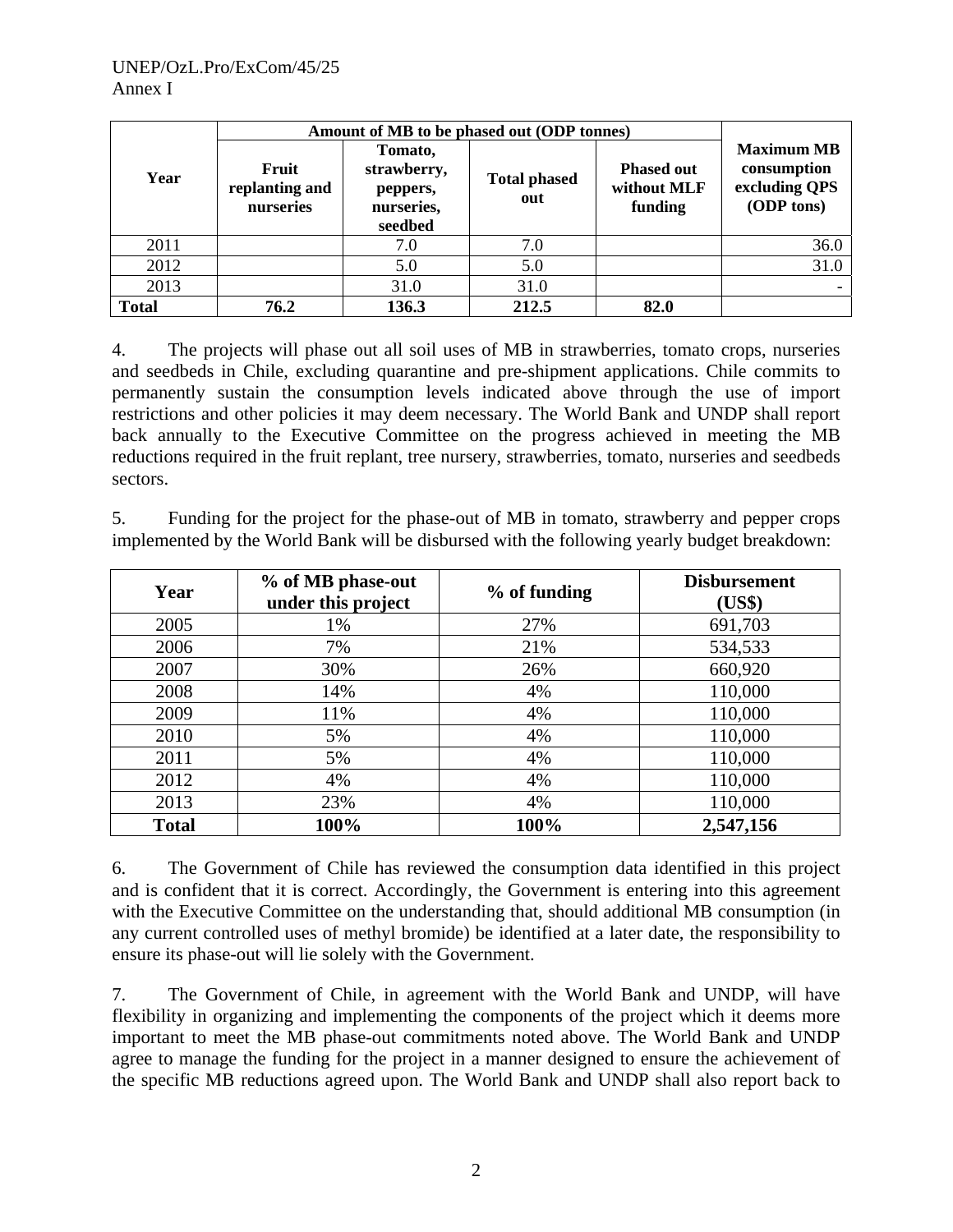the Executive Committee annually on the progress made in meeting the reductions required by these projects.

8. These agreed conditions between the Government of Chile and the Executive Committee have taken into account the already approved methyl bromide phase-out project in fruit replant and tree nursery sectors. Consequently, they supersede the conditions agreed at the 32nd Meeting of the Executive Committee.

- - - -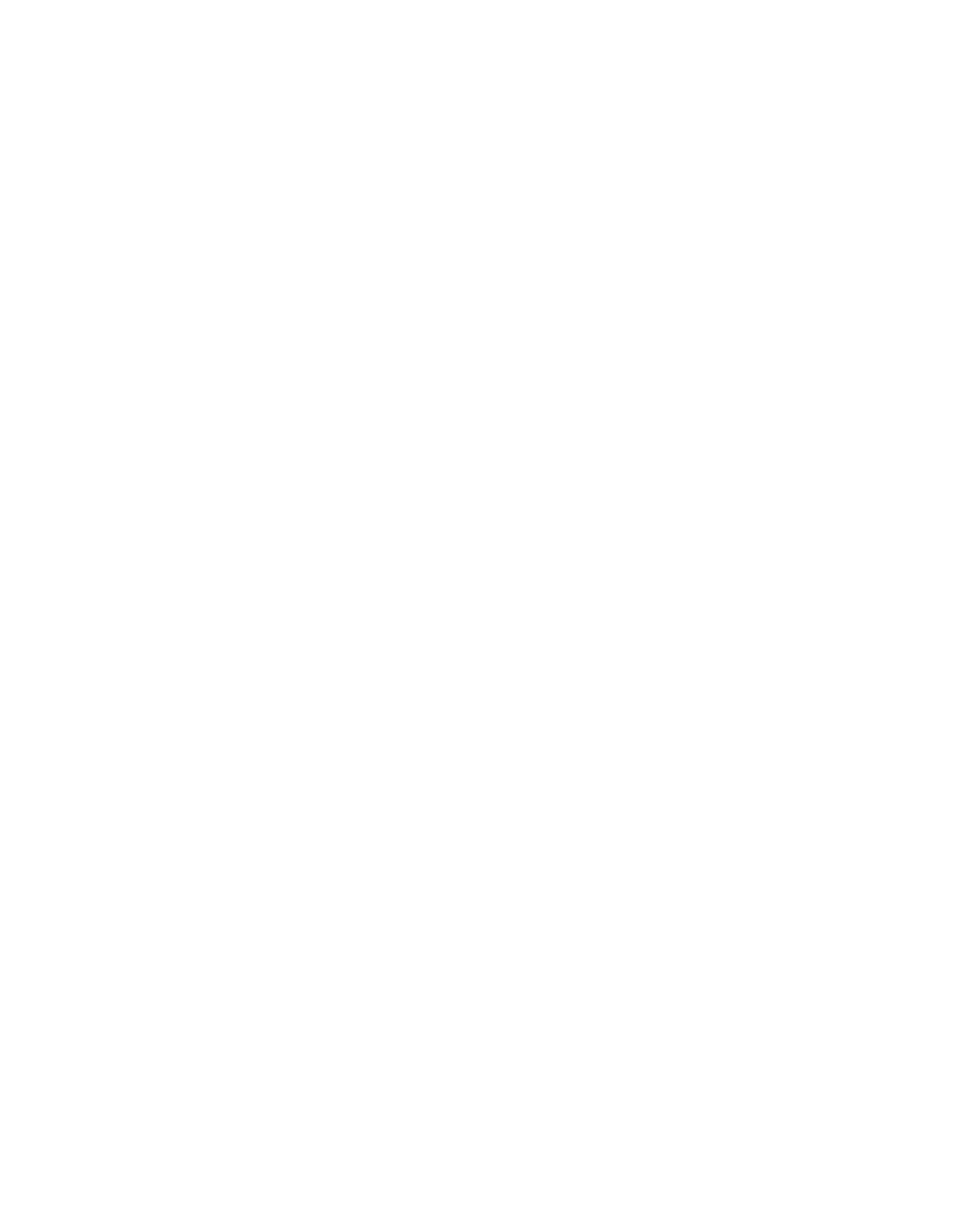#### RESPONSE TO DECISION 44/48

#### SECTORAL CONSUMPTION AND REMANINING USES

OF

#### METHYL BROMIDE IN CHILE FOR THE PERIOD 2000 TO 2003

AND

# STRATEGY AND ACTION PLAN FOR CHILE

# FOR RETURNING TO COMPLIANCE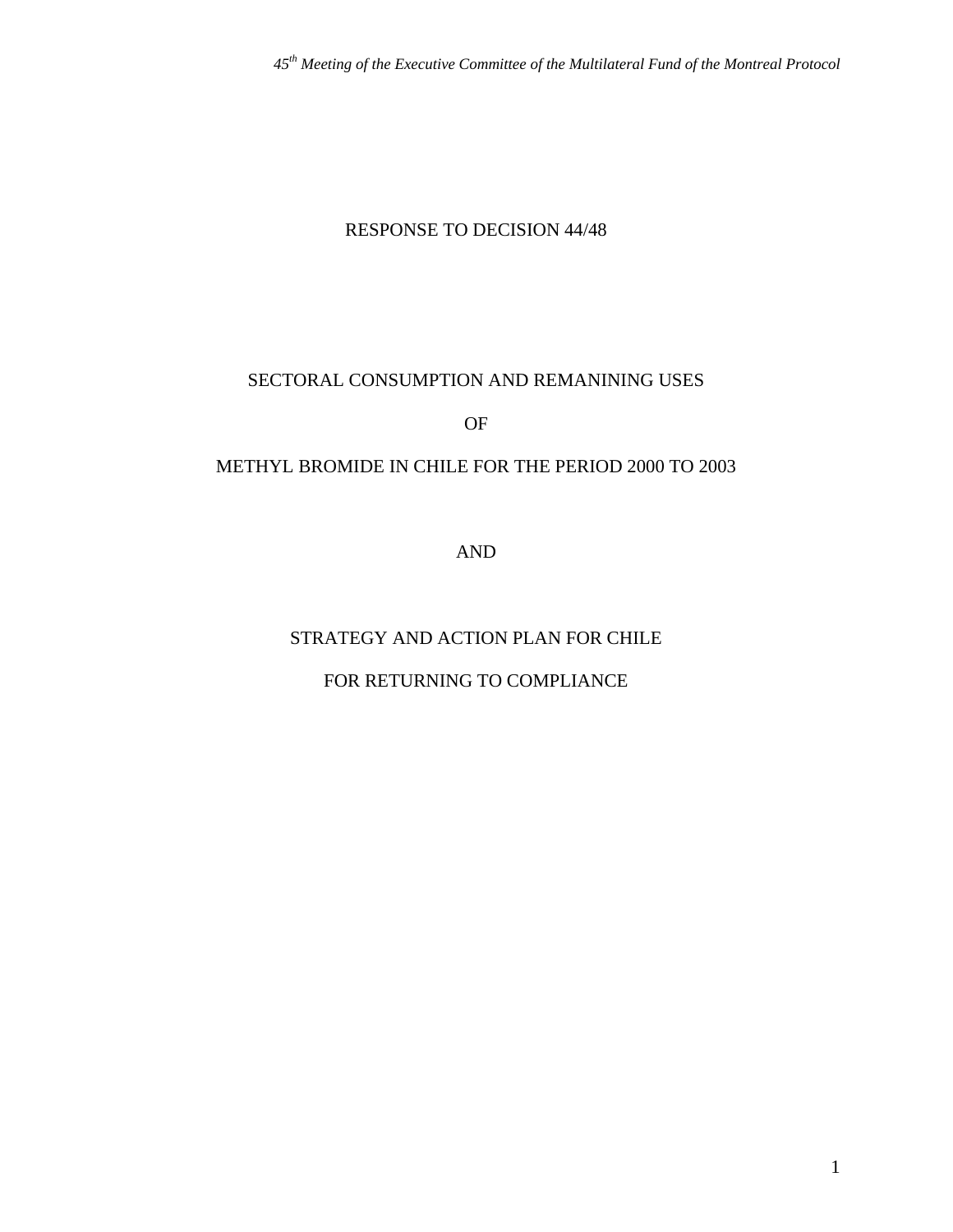I refer to EXCOM Decision  $44/48$  which requests the World Bank to submit to the  $45<sup>th</sup>$  Meeting a national plan for complete phase-out of controlled uses of methyl bromide in Chile, once significant issues related to both the strategy and the project proposal that had been developed for the 44<sup>th</sup> Meeting were clarified in consultation with the Government of Chile. The alluded issues were related to: (i) the sectoral consumption of remaining uses of MeBr in Chile for the period 2000-2003, and (ii) the Strategy and Action Plan developed by the country to return to compliance. Both issues are addressed in the attached project document, and copied below for easy reference.

In addition, a draft agreement between the GOC and EXCOM is also attached.

### **1. REMAINING MeBr CONSUMPTION AND USE IN CHILE**

Chile is the sixth largest consumer country of methyl bromide in Latin America after Mexico, Brazil, Argentina, Costa Rica and Guatemala. MeBr is commonly used in Chile as a soil fumigant to control a broad spectrum of pest pathogens, insects, nematodes, and weeds. Imports of MeBr vary substantially on a year-to-year basis. This is mainly due to the fact that a significant amount of imports occurs in the last part of each year. That said, these amounts are sometimes registered in the current year and other times they are officially registered in the following year. MeBr is used the year after the import has been made effective and, thus, import time series show such variations. A two-year average is more illustrative of the trend of annual imports. Table 1 shows Chile's annual MeBr imports over the last decade.

| Year            | <b>MeBr</b> imports<br>(MT) | <b>MeBr</b> imports<br>(ODP) |
|-----------------|-----------------------------|------------------------------|
| 1994            | 199.0                       | 119.40                       |
| 1995            | 294.7                       | 176.80                       |
| 1996            | 393.7                       | 236.20                       |
| 1997            | 231.7                       | 139.00                       |
| 1998            | 496.8                       | 298.10                       |
| 1999            | 178.5                       | 107.10                       |
| 2000            | 404.2                       | 242.5                        |
| 2001            | 398.3                       | 239.00                       |
| 2002            | 275.3                       | 165.2                        |
| 2003            | 457.2                       | 274.32                       |
| <b>Baseline</b> | 354.16                      | 212.5                        |

#### **Table 1. MeBr imported by Chilean companies**

*Source: CONAMA 2003* 

The use of MeBr for sterilizing soils is linked to the production of tomatoes, peppers, strawberries, and other agricultural processes such as fruit replanting, nurseries, greenhouses and seedbeds. Breakdown of total consumption in the different types of agricultural processes has been estimated through the sales databases of the import companies.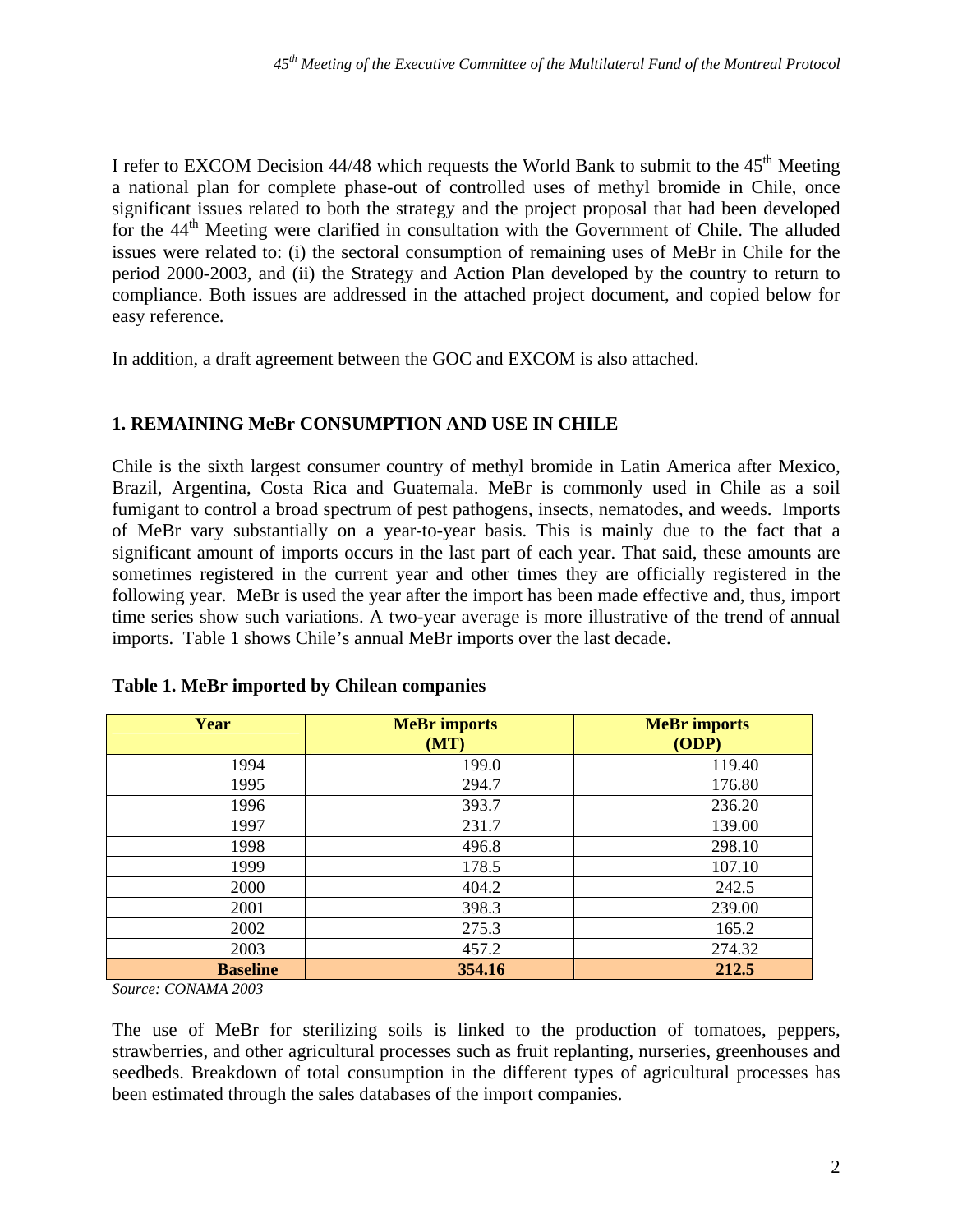| <b>Type of activity</b>               | <b>Estimated</b><br>in 2000<br>(MT) | <b>Estimated</b><br>in 2001<br>(MT) | <b>Estimated</b><br>in 2002<br>(MT) | <b>Estimated</b><br>in 2003<br>(MT) |
|---------------------------------------|-------------------------------------|-------------------------------------|-------------------------------------|-------------------------------------|
| Tomatoes and peppers in greenhouses   | 118.9                               | 117.1                               | 81.0                                | 134.5                               |
| <b>Strawberries</b>                   | 61.4                                | 73.2                                | 64.8                                | 119.6                               |
| <b>Fruit replanting</b>               | 98.0                                | 82.3                                | 39.0                                | 64.8                                |
| <b>Fruit nursery</b>                  | <b>29.0</b>                         | 30.2                                | 24.5                                | 28.6                                |
| Industrial tomato seedbed             | 40.3                                | 39.7                                | 27.4                                | 45.6                                |
| Seedbed, other than industrial tomato | 33.1                                | 32.6                                | 22.5                                | 37.4                                |
| Tomatoes in open fields               | 23.5                                | 23.2                                | 16.0                                | 26.7                                |
| <b>TOTAL</b>                          | 404.2                               | 398.3                               | 275.3                               | 457.2                               |

| Table 2. Estimated figures for the MeBr use by crop sector |  |  |
|------------------------------------------------------------|--|--|

*Source*: ODEPA

MeBr consumption volumes have risen mainly in the strawberry, tomato and peppers subsectors. While the ongoing approved UNDP investment project has not achieved significant reductions of MeBr use in fruit nurseries (28.6 MT in 2003 versus 30.2 in 2001), it has proven to be more effective in the fruit replanting sub-sector, i.e. 17.5 MT reduction compared to year 2001, and 33.2 MT reduction compared to year 2000. This reveals an important reduction trend in those sub-sectors where actions are being taken under the MLF approved investment project.

However, it is also clear that these reductions - though accountable - did not prove to be sustainable and permanent, as seen in comparing the figures for fruit replanting in the period 2000-2003: 98 MT in 2000; 82.1 MT in 2001; 39 MT in 2002 and 64.8 MT in 2003. Although part of the 2003 rise could be explained by stockpiling, the situation calls for an overall approach addressing the entire MeBr consuming sector, for which this current project stands for.

# **2. STRATEGY OUTLINE**

This section summarizes Chile's strategy and action plan to return to compliance in the Methyl Bromide (MeBr) sector and early phasing out its use in the country. As explained below, the strategy combines efforts dealing with information, technology transfer, regulations and investments, in the understanding that the competitiveness of Chilean agriculture is at stake and hence, actions must be in line with the market context and the opportunities of competitor countries in the use of MeBr.

The project proposal submitted by the World Bank to the 45<sup>th</sup> Executive Committee Meeting on behalf of the government of Chile (GOC), intends to support this strategy through an action plan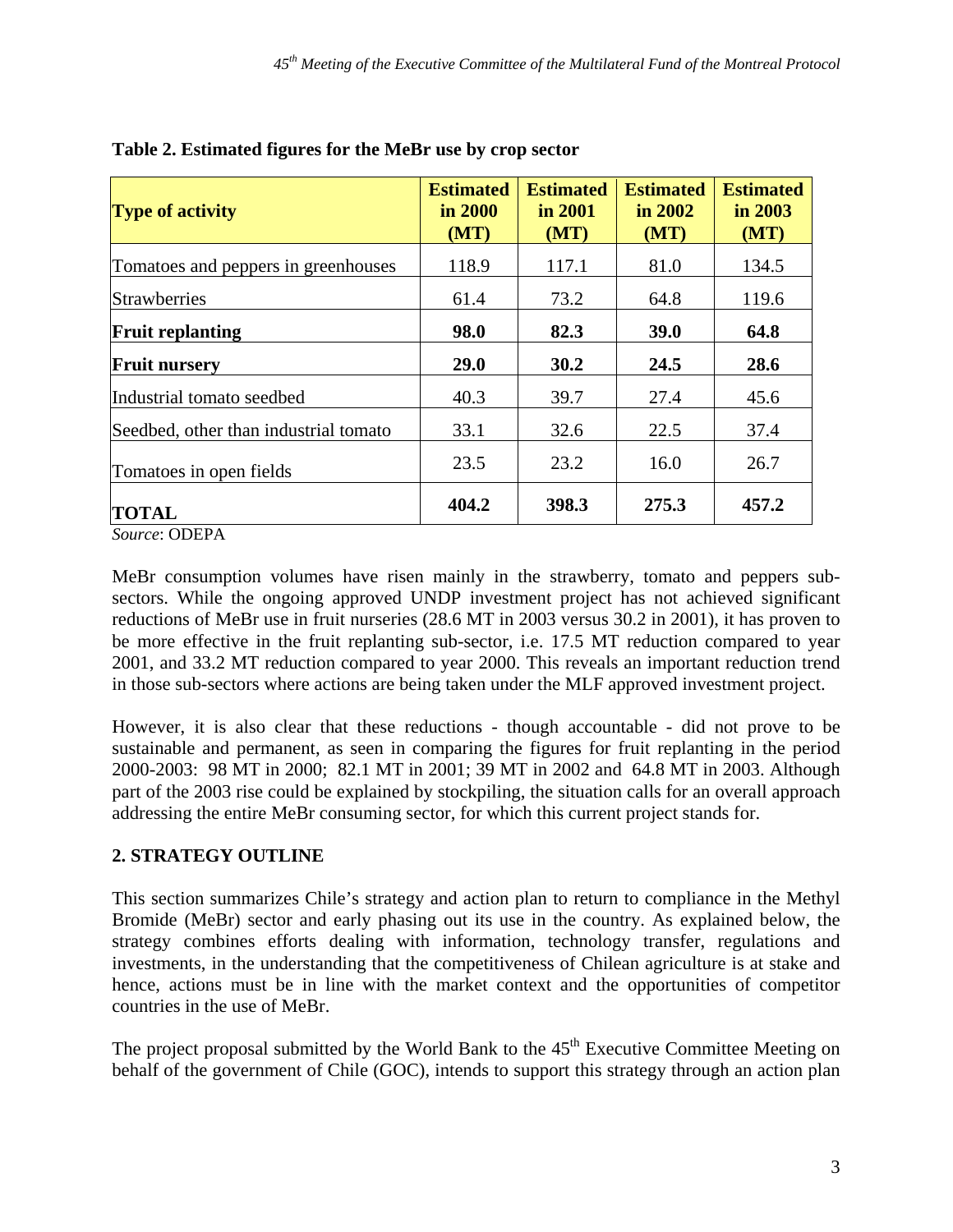outlined in this paper, complementing the approved investment project currently being implemented by UNDP  $(32<sup>nd</sup>$  Meeting of the Executive Committee).

This strategy is based on the following principles:

- *Environmental protection and compliance with international commitments.* The objective of the strategy is essentially based on this principle.
- *Non-binding participation of those affected by regulatory and investment decisions.* A public and private sector advisory committee will be formed to analyze this strategy's mode of operation. However, final decisions will only be made by government authorities.
- *Minimization of distortions in Chile's pesticide and agricultural products market.* The rationale of the country's economic policy is based on this principle, which also translates to the present strategy.
- *Efficiency and effectiveness of government actions***.**
- *Consistency with market signals*. This principle is highly important in the current regulatory rationale regarding Chilean agriculture. The fact that Chile's forestry and agricultural sector is eminently oriented toward end-uses and markets that demand quality and sustainability of processes, allows for a cost-effective type of regulation, which is also carried out in line with the interests of the manufacturing sector.

It is important to keep in mind the fact that the market is currently not sending signals with regard to the elimination of methyl bromide use, which obliges the government of Chile (GOC) to enter into an investment rationale associated with a regulatory approach which is complicated to implement due to the highly scattered location of farmers who cultivate most of the crops that use MeBr.

Another important element to be considered is the way in which the sectoral policy operates through agricultural and food chains, which translates into work programs by categories with the participation of the respective workers. This element suggests the need for reliable information on methyl bromide uses and to implement different regulations for each crop.

The strategy of phasing out the use of MeBr in soil fumigation incorporates four areas: information for public decision making, public dissemination, investments and regulation, as described below.

#### **1. Information for decision making**

Currently, the only official information on methyl bromide comes from the National Customs Service, regarding the volumes imported for the different formulations and companies that use them. There is a lack of official figures on stock, quarantine use and pre-shipment (although this can be inferred from the formulation), the crop on which MeBr is used, location and farmers who purchase MeBr. To effectively monitor the country's performance with the Montreal Protocol control measures in terms of MeBr, and for undertaking development, investment and regulatory actions in the right direction, a dynamic information system must be implemented to allow the public sector to make quick and effective decisions. This area will develop databases on imports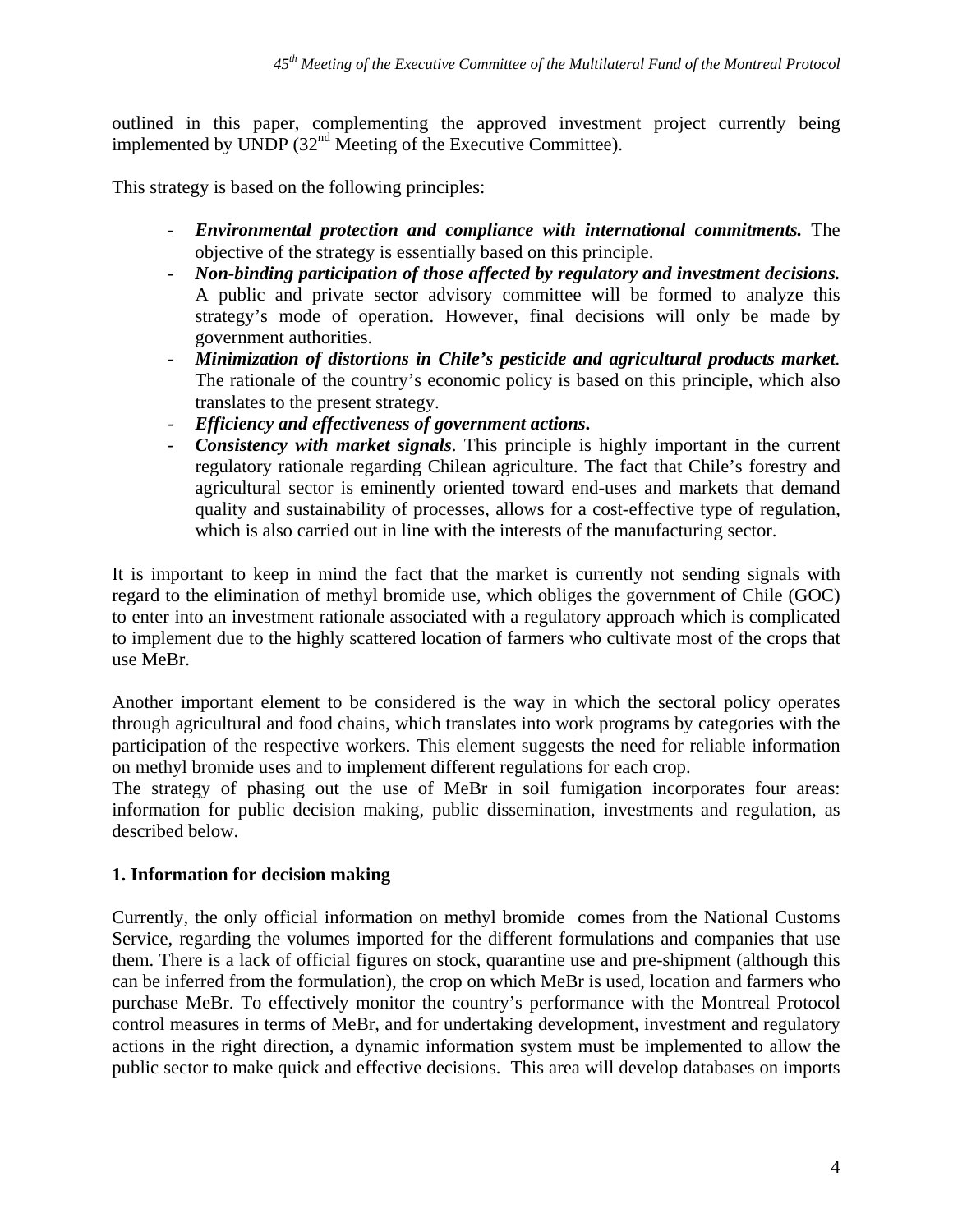and distributors of methyl bromide and quantities used in pre-shipment and quarantine treatments.

Once agreement is reached (via decree) to eliminate low-volume formulations applied by farmers themselves (in cylinders), a registry of companies that apply MeBr will be set up; this registry will facilitate reliable information on MeBr uses and allow short-term regulatory reactions if needed.

#### **2. Public Dissemination**

This component will focus in two lines of action:

- **A)** The first refers to technology transfer, to be carried out by INIA ("Instituto de Investigaciones Agropecuarias" or the Agricultural and Livestock Research Institute) and INDAP ("Instituto de Desarrollo Agropecuario" or Agricultural and Livestock Development Institute). The GOC has the means for technology transfer, which will incorporate the use of alternatives to MeBr. In particular, the approved and ongoing MeBr phase out project, currently being executed by INIA and UNDP, will fully focus on training the operators of alternative sources in the country's nurseries. This training will be certified by the relevant authority and mandatory for all nurseries. Thus, once the program is completed, methyl bromide use in this sector can begin to be phased out in a regulatory manner. The GOC also has available an instrument to capture new technologies, co-financing trips to learn techniques developed in other parts of the world. This instrument of FIA ("Fondo de desarrollo de la innovación" or Innovation Development Fund, under the Ministry of Agriculture) may be useful for farmers' leaders and the country's technology transfer agents to learn new techniques in the field.
- **B)** Incorporation of the non-use of methyl bromide in clean production standards. On a voluntary basis, an effort will be made to incorporate this element in two instruments that are currently of great importance in the sector's sustainable development policy: Clean Production Agreements and Agricultural Best Practices. These standards are utilized by exporters as management systems aimed at opening up high demanding markets and to defend themselves from possible tariff barriers abroad. They are being increasingly applied and are now even beginning to be used for crops aimed at the domestic market. The country has the necessary public and private sector institutional structure to develop this area.

#### **3. Investments in alternative methods**

This area requires significant financing that is currently not present in agricultural development instruments. As per approval of this project, a modality for generating service-oriented microenterprises will be structured and the existing institutional structure will be utilized (for example, INIA) to carry out disinfect ion methods alternative to the use of MeBr. In any case, lessons learned from CONAMA's experience with the industrial sector regarding other ozone depleting substance will be included. This work is essential to shorten deadlines for MeBr phase out and to implement regulations more quickly.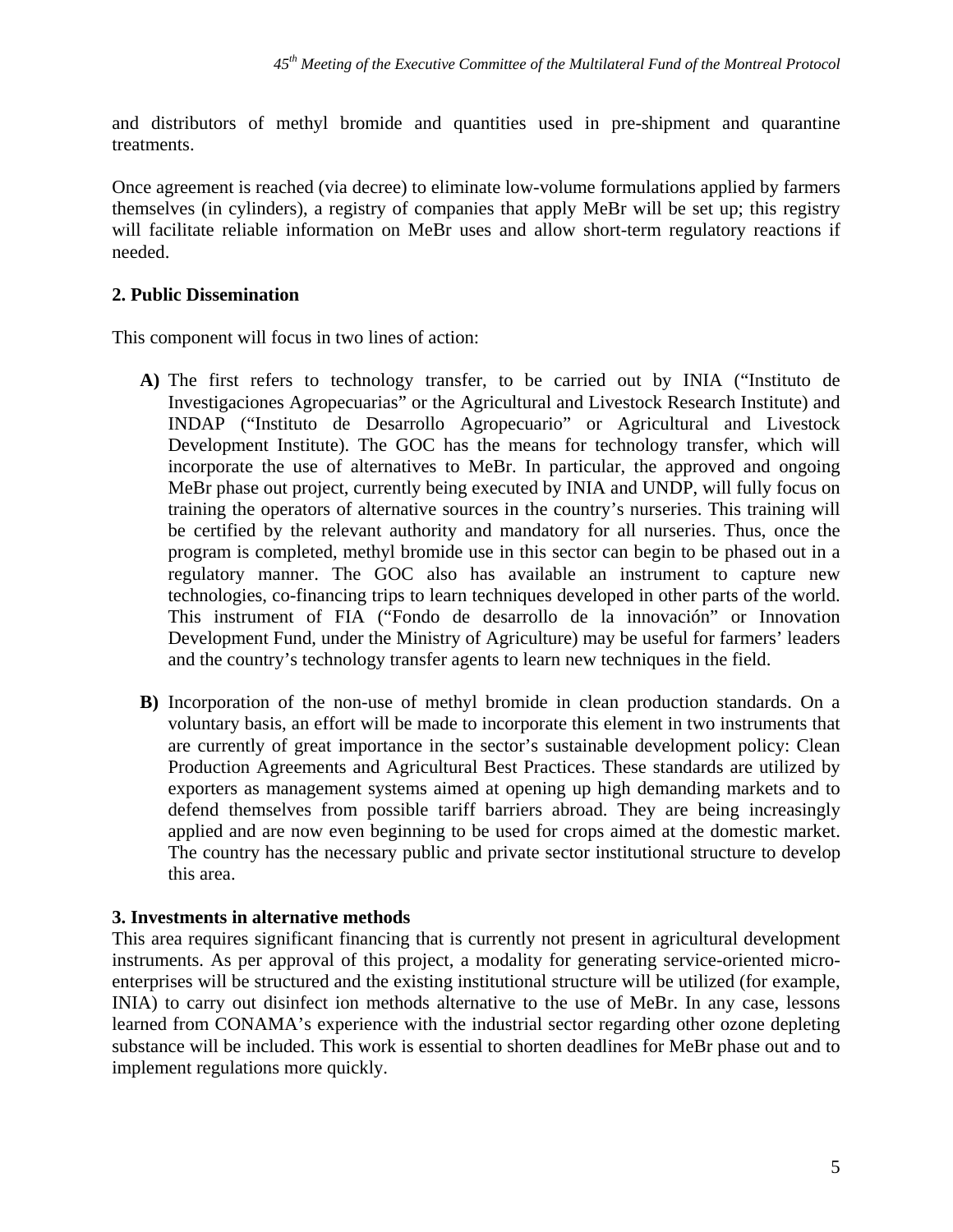#### **4. Mandatory regulations**

If the proper development of the first three areas of the strategy so allows, bans on methyl bromide use will be issued when farmers, especially the poorest ones, have mitigated the incremental cost of methyl bromide alternatives. The rationale would be to implement the regulation in order to avoid setbacks in the progress made. In any case, there are regulations on mandatory compliance that could be implemented in the short term, such as the requirement to modify plastic covers and the registration of a formula for 50% concentration to replace that of 98% for use in the replanting of fruit trees.

Another short-term regulation that could be implemented if the project is approved is the total ban on methyl bromide use in nurseries and seed beds, once the INIA training implemented by UNDP is completed.

Once alternatives and equipment are made available, decrees could be issued on the prohibition of methyl bromide use in other categories, which will take place in parallel to the incorporation of methyl bromide alternatives in management systems for Agricultural Best Practices and Clean Production Agreements.

Finally, following precise guidance from the President of the Republic, the Ministry of Agriculture and CONAMA have elaborated a law project which will enable the regulatory agency to fix annual mandatory import quotas that allow the country to fulfill its compliance promises to the Montreal Protocol. This law project will be sent soon to the Parliament for its approval. In addition, the Ministry of Agriculture keeps negotiating new voluntary compromises with methyl bromide trading companies in order to reach a sustained phase out of methyl bromide usage in the country.

### **3. ACTION PLAN**

According to the criteria explained in the project proposal, there are three main components in the project that will be implemented simultaneously. They are:

**Module 1: Procurement of equipment**. The main goal is to facilitate the acquisition and distribution of the equipment and materials to farmers in each region.

**Module 2. Technical assistance, technology transfer and training/extension**: The project will implement studies and training programs for extensionists, followed by a training/extension program. Due to the fact that the strawberry sector was not included in the previous demonstration and phase-out projects, it is necessary to include a demonstration phase for the strawberry sector that would lead to phasing out the use of MeBr by completion of this project.

**Module 3. Policy package and enforcement program**: A package of policy measures will be developed and implemented with stakeholders to ensure that MeBr will be phased-out and that it will not be re-introduced later. The policy measures will be synergic with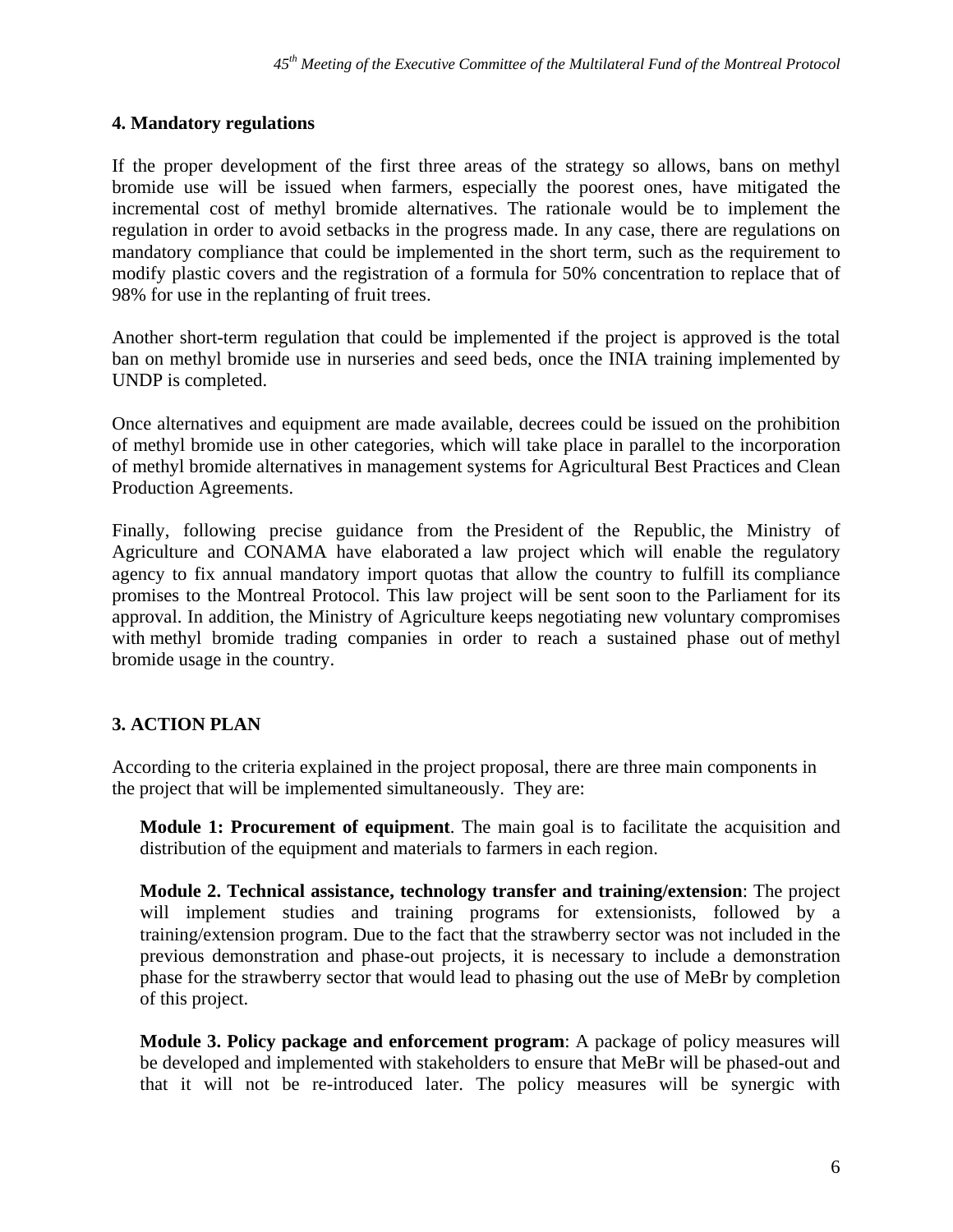components 1 and 2. In addition, this component is critical to help finance implementation costs of the information systems and costs of the enforcement program.

This phase-out plan simultaneously addresses policy, technical and cultural issues. The project will last 8 years and will be executed in 2 phases, but the modules will be developed simultaneously during both phases.

| Information              | Information management is an overall action line. Gathering, analyzing and    |
|--------------------------|-------------------------------------------------------------------------------|
| management               | using accurate information in all the critical aspects of MeBr phase-out is   |
|                          | crucial for the implementation of a proactive and responsive strategy. The    |
|                          | information system will allow the control of the MeBr throughout its          |
|                          | marketing process and the differentiation of the quarantine use from the soil |
|                          | fumigation use, being an effective instrument for the enforcement of the      |
|                          | normative.                                                                    |
| Nurseries and            | The action plan consists of a combined set of measures intended to promote    |
| Seedbeds                 | the phase-out. The main actions include the study and change of the norms     |
|                          | enforced by SAG in order to control the quality of the reproductive material  |
|                          | sold by nurseries. The regulatory change will eliminate the strong incentive  |
|                          | to use MeBr. Nurseries and seedbeds will be encouraged to shift mainly to     |
|                          | the vaporization method (among eligible ones).                                |
| <b>Tomato Industrial</b> | Since large firms constitute this category, the project will encourage the    |
| Seedbeds                 | coordination of official entities with these companies. The work with the     |
|                          | companies will follow a voluntary approach in order to implement              |
|                          | Agricultural Best Practices (ABP) agreements. This work will include the      |
|                          | technical and economic analysis of the available alternatives.                |
| Strawberry large         | Includes development of a demonstration phase for alternatives to MeBr in     |
| farmers                  | this sub-sector for two years. Experts and producers will select the most     |
|                          | adequate alternatives. This category also includes technology transfer,       |
|                          | training and extension activities.                                            |
| Large farmers of         | A gradual strategy has been chosen for this category, since the phase-out     |
| greenhouse and           | implies a great challenge to the farmers. The first phase involves the        |
| open field tomato        | promotion of efficiency in the use of MeBr. In the long run, the alternatives |
| (in Tarapacá             | for this category will be primarily other chemicals such as Metam Sodium,     |
| Region)                  | which will be actively promoted. This line included peppers growers,          |
|                          | because in many cases the producers are the same.                             |
| Small farmers of         | This segment does not currently use large amounts of MeBr but it could        |
| greenhouse tomato        | increase if left unregulated. The development of these producers is promoted  |
| and strawberries         | by several government agencies that could promote a shift from extensive to   |
|                          | intensive production methods. For this reason, this segment of the project    |
|                          | will promote biological control practices, rotation of crops and integrated   |
|                          | pest management.                                                              |

#### **Summary of planned action lines**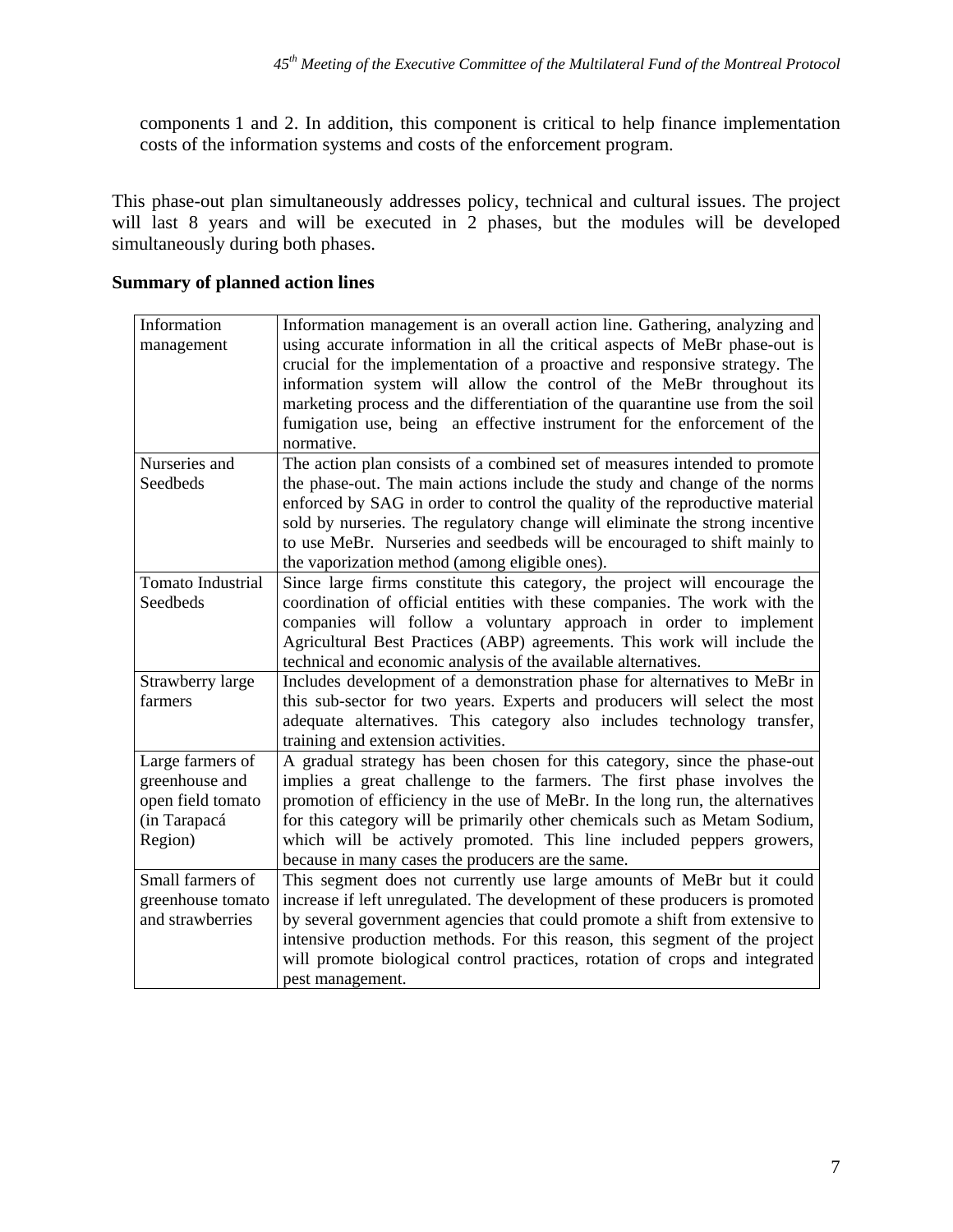| Components            | <b>Component 1</b>                | <b>Component 2</b>                  | <b>Component 3</b>  |
|-----------------------|-----------------------------------|-------------------------------------|---------------------|
| Overall action lines  |                                   |                                     |                     |
| A) Information        | *Software                         | *Coordination<br>activities         | *Information        |
| management            | *On-line system                   | related to the CAP                  | protocol and        |
|                       | *Equipment                        | *Training and extension             | measures            |
|                       |                                   | for enterprises, Customs            |                     |
|                       |                                   | and related institutions            |                     |
|                       |                                   |                                     |                     |
| Specific action lines |                                   |                                     |                     |
| B)Tomato              | *APL establishment and            | <i>*Technical assistance</i>        | *APL                |
| Industrial            | implementation                    | *Coordination<br>activities         |                     |
| <b>Seedbeds</b>       |                                   | related to the CAP                  |                     |
|                       |                                   | *Training and extension             |                     |
|                       |                                   | for producers                       |                     |
| C) Nurseries and      | *Equipment purchase               | <i>*Technical assistance</i>        | *Validation of      |
| Seedbeds (other       |                                   | *Coordination<br>activities         | studies of current  |
| than industrial       |                                   | related to the CAP                  | nursery regulations |
| tomato)               |                                   | *Training and extension             | and analysis of     |
|                       |                                   | for producers                       | possible changes.   |
| D) Large              | *Equipment purchase               | *Demonstration phase                |                     |
| strawberry            | *Incremental cost for             | <i><b>*Technical Assistance</b></i> |                     |
| farmers               | alternatives                      | *Coordination activities            |                     |
|                       |                                   | related to the CAP                  |                     |
|                       |                                   | *Training and extension             |                     |
|                       |                                   | for producers                       |                     |
|                       |                                   | *Establishment of                   |                     |
|                       |                                   | networks                            |                     |
| F) Large farmers      | *Adjustment of doses for          | *Coordination activities            | *Studies for        |
| of greenhouse and     | tomatoes and strawberries         | related to the CAP                  | adjustment of doses |
| open field            | *Equipment purchase               | *Training and extension             | and uses            |
| tomatoes (in          | *Incremental cost for             | for producers                       | *Modification of    |
| Tarapacá Region)      | alternatives                      | *Establishment of                   | labels              |
|                       | *Enforcement                      | networks                            | *Enforcement        |
| G) Small farmers      | <b>* Promote New Alternatives</b> | *Coordination activities            | *Enforcement        |
| of greenhouse         | *Institutional agreement          | related to the CAP                  |                     |
| tomatoes and          | *Enforcement                      | *Training and extension             |                     |
| strawberries          |                                   | for producers                       |                     |
|                       |                                   | *Establishment of                   |                     |
|                       |                                   | networks                            |                     |

## **Combination of action lines and components**

### **4. SCHEDULE to RETURN to COMPLIANCE**

The MeBr baseline for compliance for Chile is 212.5 ODP T, whereas the MeBr consumption in 2003 stood at 274.3 ODP T. By excluding the 68.6 ODP T that Chile has officially reported it uses for quarantine and pre-shipment applications, Chile must reduce its consumption of MeBr by an additional 35.7 ODP T in order to return to compliance with the agreement reached during